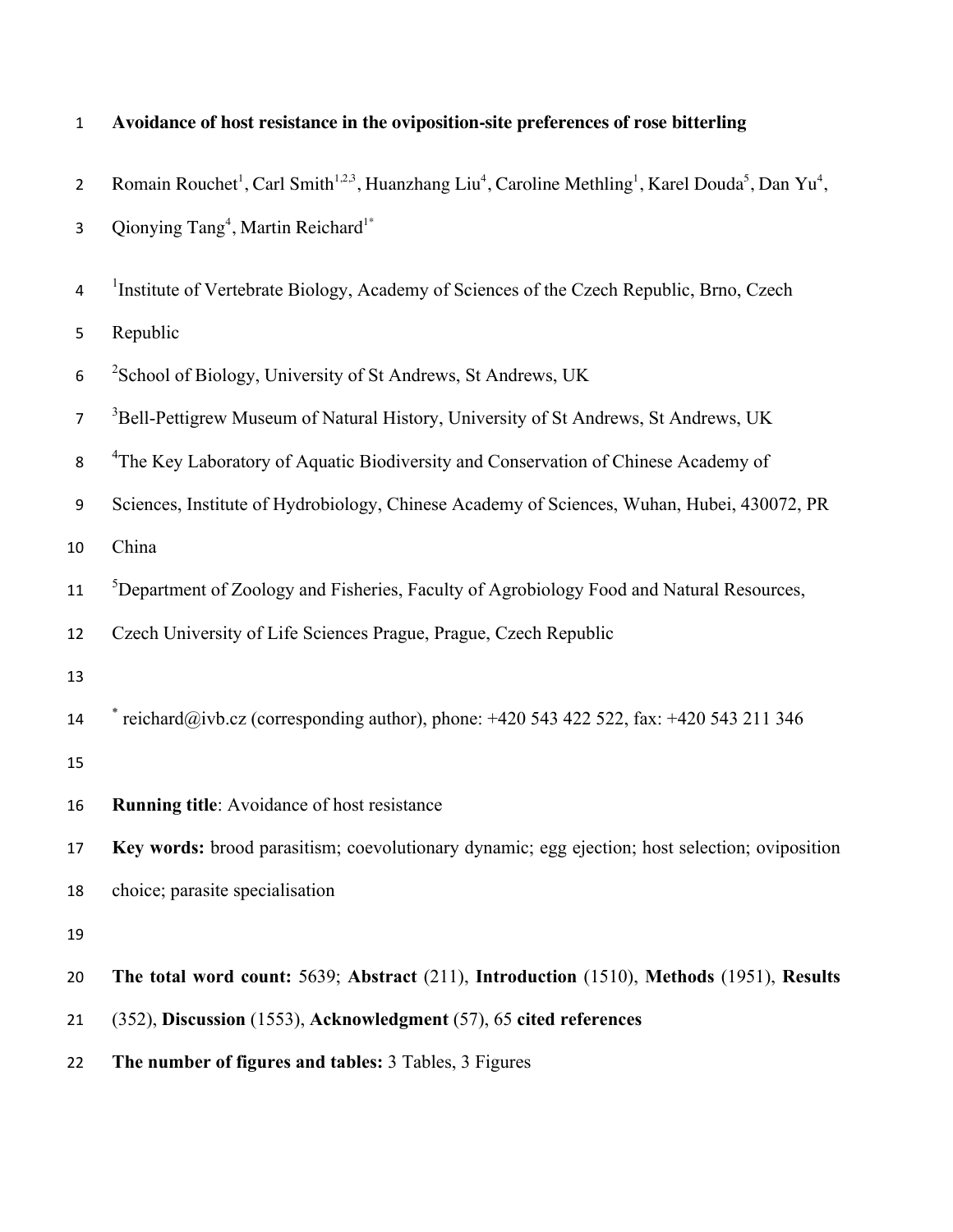**Abstract** A contemporary outcome of dynamic host-parasite coevolution can be driven by the adaptation of a parasite to exploit its hosts at the population and species levels (parasite specialisation) or by local host adaptations leading to greater host resistance to sympatric parasite populations (host resistance). We tested the predominance of these two scenarios using cross- infection experiments with two geographically distant populations of the rose bitterling, *Rhodeus ocellatus*, a fish brood parasite of freshwater mussels, and four populations of their mussel hosts (two *Anodonta woodiana* and two *Unio douglasiae* populations) with varying degrees of geographic sympatry and local coexistence. Our data support predictions for host resistance at the species level but no effect of local coexistence between specific populations. *Rhodeus ocellatus* showed a preference for allopatric host populations, irrespective of host species. Host mussel response, in terms of ejection of *R. ocellatus* eggs, was stronger in the more widespread and abundant host species (*A. woodiana*) and this response tended to be higher in sympatric populations. These outcomes provide support for the importance of host resistance in bitterling oviposition-site decisions, demonstrating that host choice by *R. ocellatus* is adaptive by minimizing egg ejections. These findings imply that *R. ocellatus*, and potentially other bitterling species, may benefit from exploiting novel hosts, which may not possess appropriate adaptive responses to parasitism.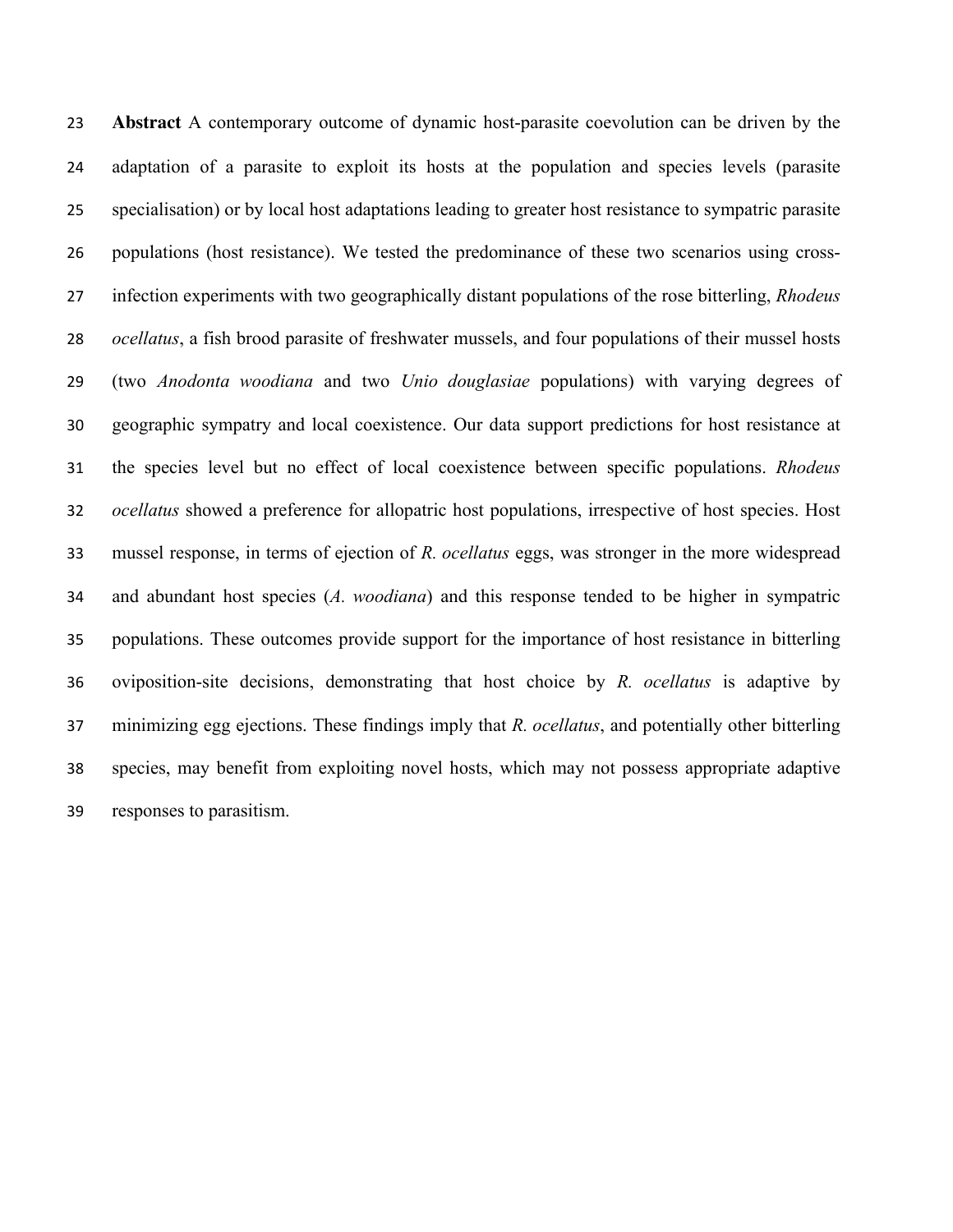#### **Introduction**

 Host-parasite relationships impose strong selective forces in evolution (Woolhouse et al. 2002). The intensity of selection resulting from biological interactions can vary over space and time, ranging from hotspots, with species exhibiting rapid reciprocal adaptations, to coldspots where the same species do not coevolve despite their co-occurrence (Laine 2009). Differences in selective environments may favour different traits in different interacting populations, leading to distinct levels of reciprocal selection, as predicted by the geographic mosaic theory of coevolution (Thompson 1999, 2013).

 Most host-parasite relationships incur significant costs to both partners and result in a rapid coevolutionary arms race when an adaptation in one partner is followed by reciprocal counter-adaptations in the other (Dawkins and Krebs 1979). This process is dynamic and at a particular evolutionary point, hosts may be better adapted to defend themselves from the parasite or, alternatively, the parasite can be better adapted to exploit its host (Rothstein and Robinson 1998; Sorensen et al. 2004; Medina and Langmore 2016). *The parasite specialization scenario* considers that the present coevolutionary state is primarily resolved by traits evolved by the parasite, with parasite adaptations currently overcoming the defences evolved by the host. The *host resistance scenario* predicts that the present coevolutionary state is primarily resolved by the host, which expresses adaptations that resist parasite virulence (Davies and Brooke 1988; Honza et al. 2004). An alternative possibility is that adaptive responses in the host-parasite relationship are lacking, a situation predicted when the cost, probability or intensity of an interaction is limited (Holland et al. 2004).

 Parasites may specialise on particular host species (Joshi and Thompson 1995) or specific host populations (Kaltz and Shykoff 1998; Kawecki and Ebert 2004). Host communities vary in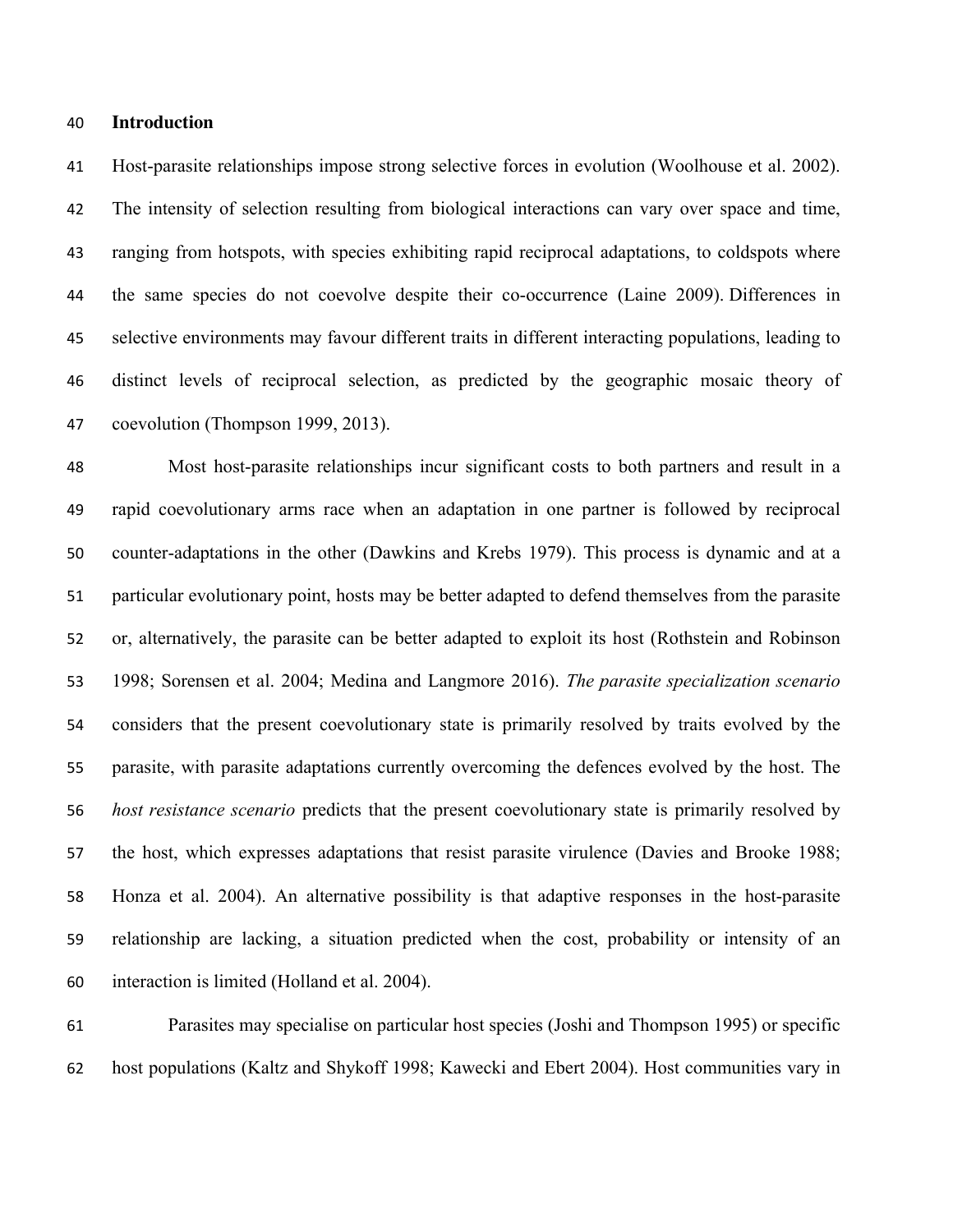their species composition, relative abundance of each host species and density of their populations. Given that each host species may require different parasite adaptations, variation in the structure of local host communities may lead to *parasite specialization at the local level*, often to the locally most common host species (Thompson 1994, 1999; Krasnov et al. 2011). This situation produces variable host-parasite associations across geographic regions, leading to local differences in parasite specialization. An example is the European cuckoo (*Cuculus canorus* L.) where different populations specialize on different locally accessible host species (Medina and Langmore 2016).

 In other host-parasite systems, however, parasites may coevolve with a single host species across their entire range. *Parasite specialization at the species level* requires generalised adaptations to exploit a host species and may be favoured when either parasite or host species disperse over large distances (Medina and Langmore 2016). In African indigobirds (*Vidua* spp.), strict host-parasite association at the species level is driven by precise mouth marking in chicks that mimic mouth marking of their respective host species (Sorenson et al. 2003). Stronger specialization on one host species, therefore, comes at a cost of a decrease in fitness on other host species, leading to parasite specialisation at the level of the host species. High host specificity is expected to lead to more intense escalation of reciprocal adaptations in hosts and parasites.

 An analogous, though reversed, scenario is the situation when host resistance dominates the current state of the reciprocal relationship. Increased resistance to parasites can improve a host's fitness, but is often costly as resources are diverted from growth and reproduction (Moret and Schmid-Hempel 2000; Rigby and Moret 2000; Schmid-Hempel 2003). Hence, a high investment in host resistance is more likely to be maintained under intense parasite pressure.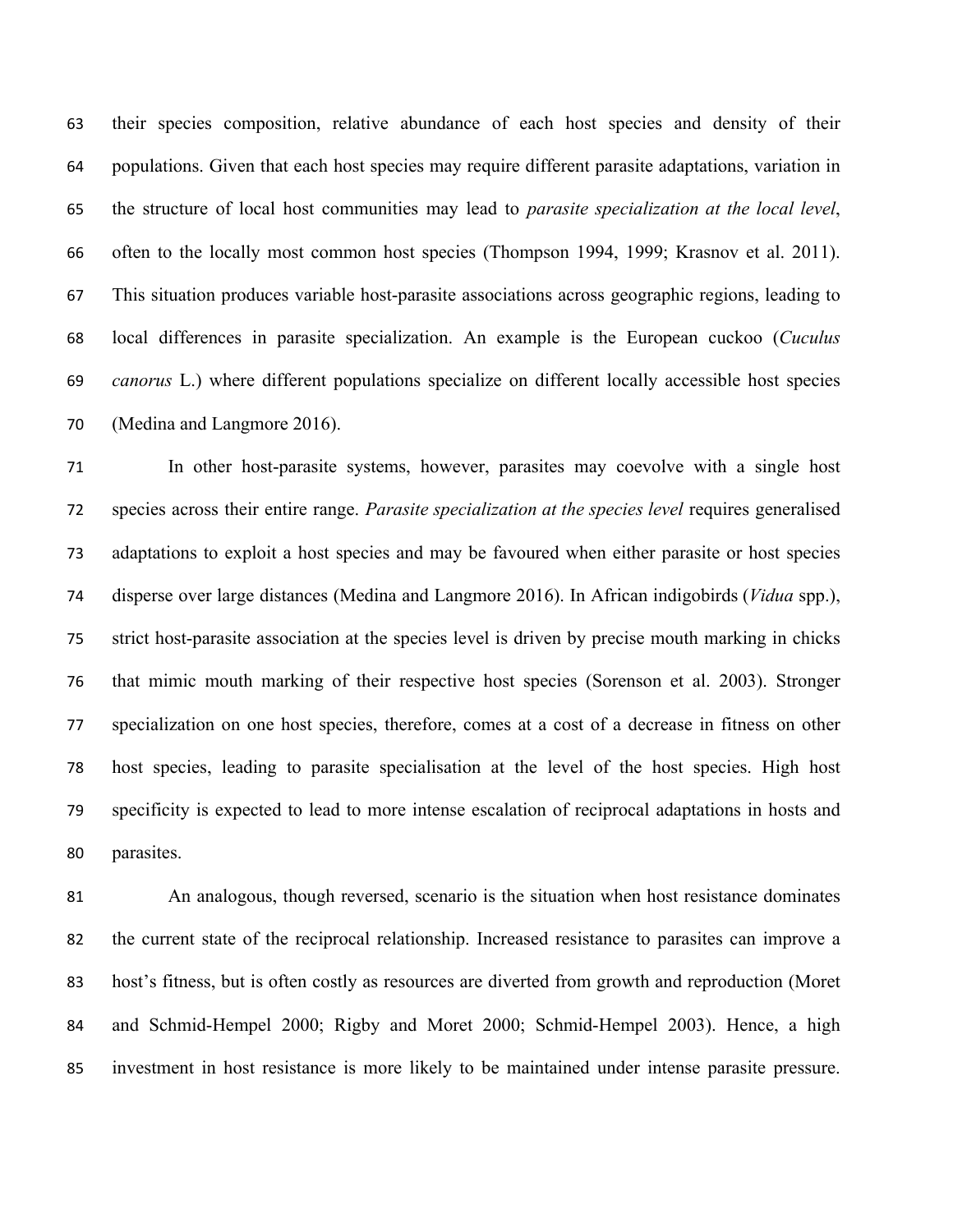When effective host responses are detected, *host resistance* can be defined at the species and local population levels, similarly to parasite specialization.

 A powerful way to test for host and parasite adaptation is by using cross-infection experiments to compare parasite success (or preference) and host resistance for sympatric versus allopatric populations (reviewed by Kawecki and Ebert 2004). *Local parasite adaptation* can be detected by measuring the fitness of a parasite on locally coexisting host populations, with a prediction of parasite preference and increased fitness on locally coexisting hosts. In contrast, *local host resistance* predicts increased parasite fitness on ecologically naive hosts and, in the case that the parasite is capable of evaluating host suitability, parasite preference for ecologically naive host populations over coexisting host populations (Kawecki and Ebert 2004). Previous studies have provided evidence for local adaptation of the parasite, local adaptation of the host, and no local adaptation (Edmunds and Alstad 1978; Greischar and Koskella 2007; Hoeksema and Forde 2008; Laine 2009; Voutilainen et al. 2009).

 In this study, we investigated interpopulation variation in host-parasite association between a parasitic fish, the rose bitterling, *Rhodeus ocellatus* (Kner), and their host mussels from the family Unionidae. *Rhodeus ocellatus*, like all other bitterling fishes (family Acheilognathidae), lay their eggs in the gills of unionid mussels. Female bitterling use a long ovipositor to lay their eggs in the gills of living mussels by inserting them into the host's exhalant siphon. Male bitterling fertilize the eggs deposited inside the mussel gill by releasing sperm over the host inhalant siphon (Reichard et al. 2004a; Smith and Reichard 2013). Males defend a territory containing one or more mussels against rivals, actively court females and lead them to a mussel (Smith et al. 2004). Bitterling embryos develop in the gills of the host mussel, competing for nutrients and oxygen with the host, before emerging after 3-4 weeks (Aldridge 1999; Spence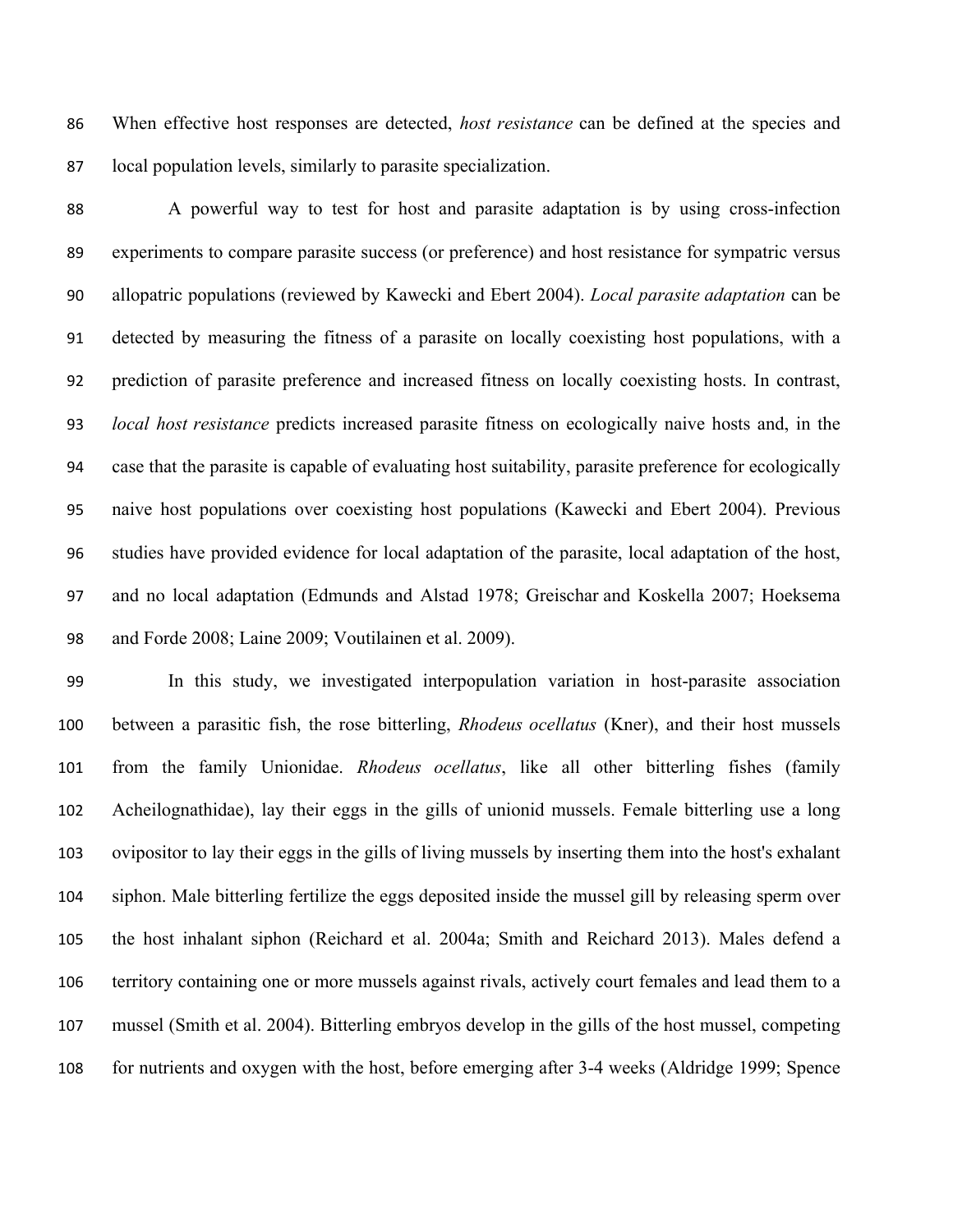and Smith 2013). Hosting bitterling embryos is costly to mussels (Reichard et al. 2006), and mussels have evolved counter-adaptations to bitterling parasitism, primarily ejections of their eggs and embryos (Kitamura 2005; Reichard et al. 2007; Reichard et al. 2010). In turn, bitterling eggs and embryos have evolved behavioural and morphological mechanisms to avoid ejection (Smith et al. 2004). The bitterling-mussel system is conceptually analogous to avian brood parasitism (Davies 2016).

 *Rhodeus ocellatus* is widely distributed across East Asia (Chang et al. 2014). It is a generalist parasite utilising a range of host mussel species, but exhibiting preferences for particular hosts (Reichard et al. 2007). Female *R. ocellatus* display preferences toward certain mussel individuals (Casalini et al. 2013), indicating that female *R. ocellatus* may tailor their host preferences to host quality cues. At least at the level of individual host mussels, males appear less selective than females (Casalini et al. 2013), trading off mussel quality against the risk of sperm competition (Smith et al. 2003). Although female oviposition decisions are also affected by mate quality (Agbali et al. 2010, 2012), the quality of the host mussel is the key factor predicting female oviposition-site decisions (Casalini et al. 2009). Female host choice decisions in *R. ocellatus* and other bitterling species rely on optimal mussel traits related to enhanced embryo survival, particularly the availability of oxygen for developing embryos (Smith et al. 2001; Reichard et al. 2007; Spence and Smith 2013; Phillips et al. 2017).

 There is good evidence for coevolutionary dynamics in the relationship between bitterling fishes and their mussel hosts. Populations of the related European bitterling, *Rhodeus amarus* (Bloch), display variation in host species preference across their geographic distribution (Reichard et al. 2010; Smith 2017). Similarly, host mussels have evolved stronger defences (e.g. egg ejection) in areas of ancient sympatry with *R. amarus* than in areas of recent sympatry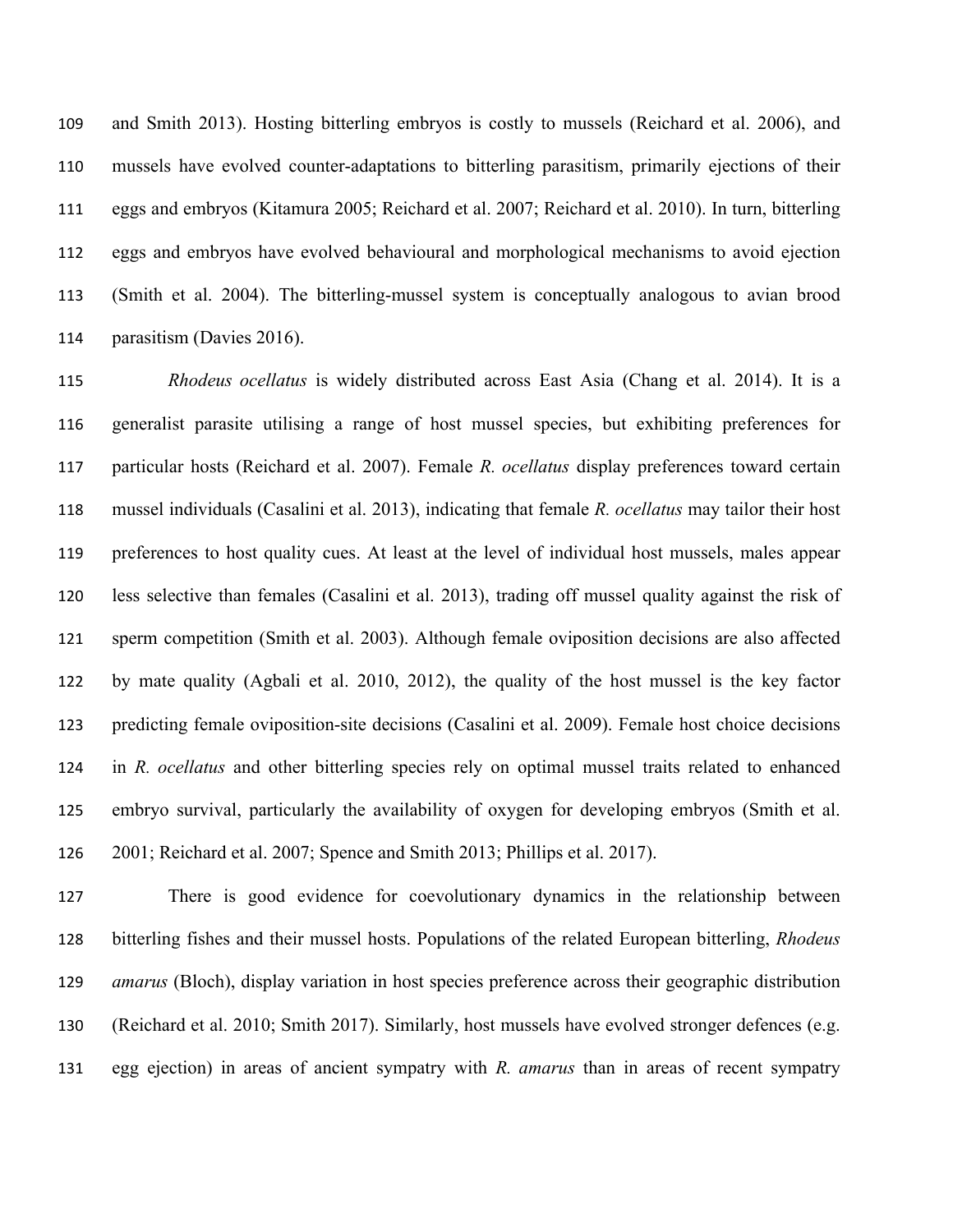(Reichard et al. 2010). Hence, bitterling and their hosts can exhibit population-level variation in the intensity of reciprocal selection. We hypothesized that this variation may lead to different degrees of local adaptation, especially in areas of ancient sympatry, driven either by parasite adaptation or host resistance.

 Here, we used two geographically distant populations of *R. ocellatus* from a region of ancient bitterling-mussel sympatry to test their preference towards two widespread host mussel species, *Anodonta woodiana* (Lea) and *Unio douglasiae* (Gray). Despite wide co-occurrence between both mussel host species and *R. ocellatus*, *A. woodiana* hosts have a larger distribution and are locally more abundant, typically being the dominant unionid species in mussel communities throughout the range of *R. ocellatus* (He and Zimin 2013). Each host mussel species was represented by one population coexisting with and one population naïve to *R. ocellatus*. Mussel host populations varied in their level of regional and local coexistence with *R. ocellatus*, producing a mosaic of associations at the species and local levels (Fig. 1). We also measured population-specific host mussel resistance to *R. ocellatus* oviposition through egg ejections.

 The coevolutionary relationship between bitterling and their mussel hosts is antagonistic and dynamic (Smith et al. 2004; Reichard et al. 2012; Spence and Smith 2013). For *parasite specialisation* to play a dominant role in the association the prediction is that *R. ocellatus* will make oviposition-site decisions that favour the utilization of mussels with which there is an evolutionary association at a meta (species) level, as well as at a local (population) level. In contrast, in the case that *host resistance* plays the primary role in oviposition-site decisions, *R. ocellatus* are predicted to use allopatric mussel species at a meta level and populations without previous exposure to bitterling at a local level. In the context of the present study, in the case of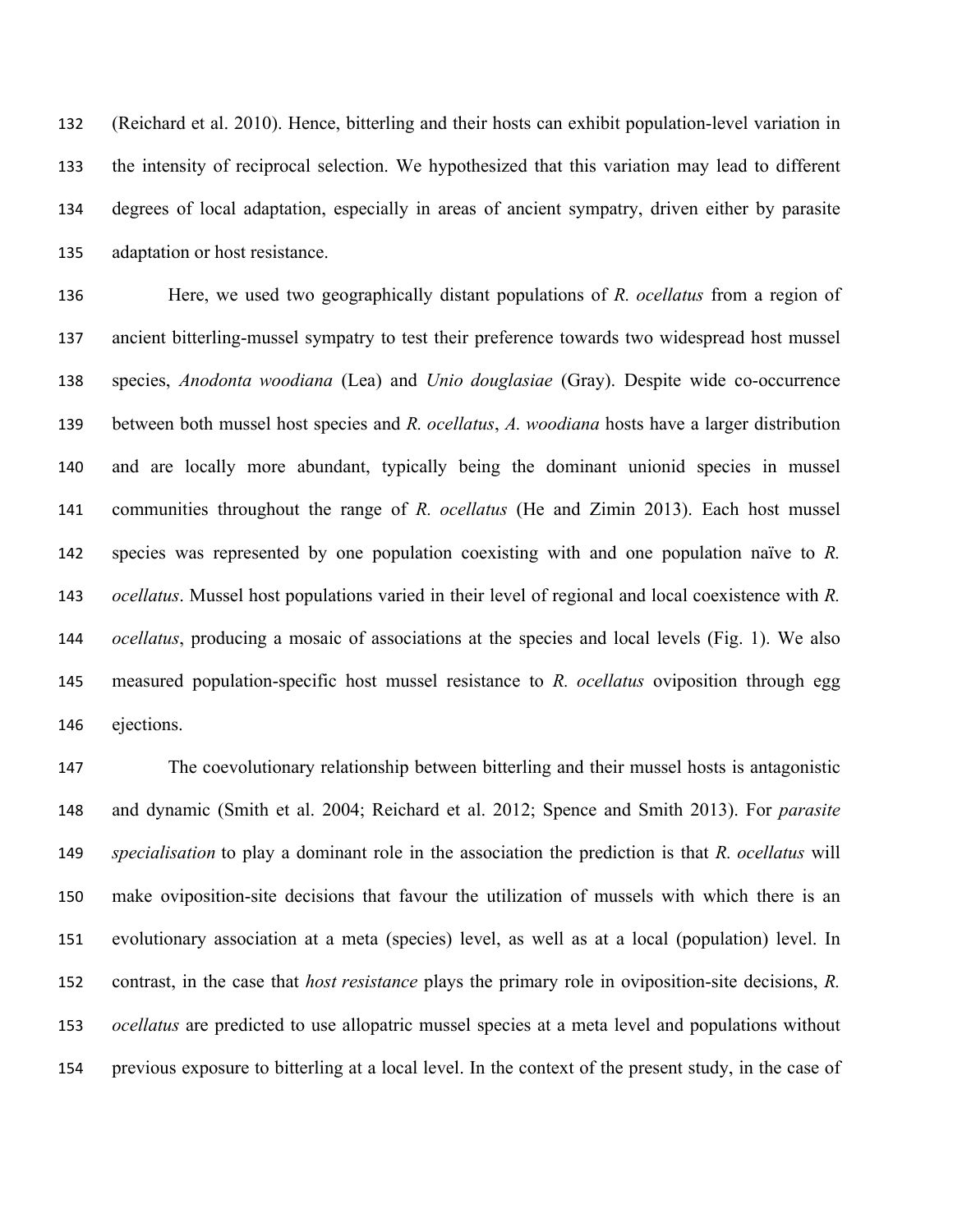*parasite specialisation at the species level* we predicted a preference by experimental *R. ocellatus* for sympatric host species at a broad (meta) geographic scale and, under the *parasite specialisation at the local level*, a preference for populations with which they locally coexist. In the case of *host resistance at the species level* we predicted a preference for allopatric and locally naive hosts. These predictions assumed that *R. ocellatus* are able to assess relevant cues associated with a host mussel's ability to eject eggs as the European bitterling *R. amarus* do (Mills and Reynolds 2002), though we did not test this assumption. Predictions for each host mussel and bitterling population under each coevolutionary scenario are summarized in Table 1.

#### **Material and methods**

#### **Study subjects**

 Two species of host mussel (*Anodonta woodiana* and *Unio douglasiae*) were collected from each mussel collection site. These were Lake Bao'an in Hubei Province (30° 17' 25.4" N; 114° 43' 48.9" E) and Lake Qinglan (28° 30' 40.144" N; 116° 8' 2.112" E), Jiangxi Province, China. Both mussel species were confirmed to be hosts of *R. ocellatus* (Reichard et al. 2007; R. Rouchet unpublished data). Mussels locally coexisting with the local *R. ocellatus* population were collected from Lake Bao'an, a shallow lake with abundant aquatic vegetation where *R. ocellatus* is common and co-occurs with at least four other bitterling species - *Rhodeus sinensis* Guenther, *Rhodeus fangi* (Miao), *Acheilognathus chankaensis* (Dybowski) and *Acheilognathus imberbis* Guenther. Mussels naive to *R. ocellatus* were collected from Lake Qinglan, a part of Lake Poyang, the largest lake in China. Bitterling species recorded in Lake Qinglan include *A. chankaensis*, *A. imberbis, Acheilognathus tonkinensis* (Vaillant), *Acheilognathus* cf. *meridianus* (Wu), *Acheilognathus barbatulus* Guenther, *Acheilognathus rhombeus* (Temminck & Schlegel)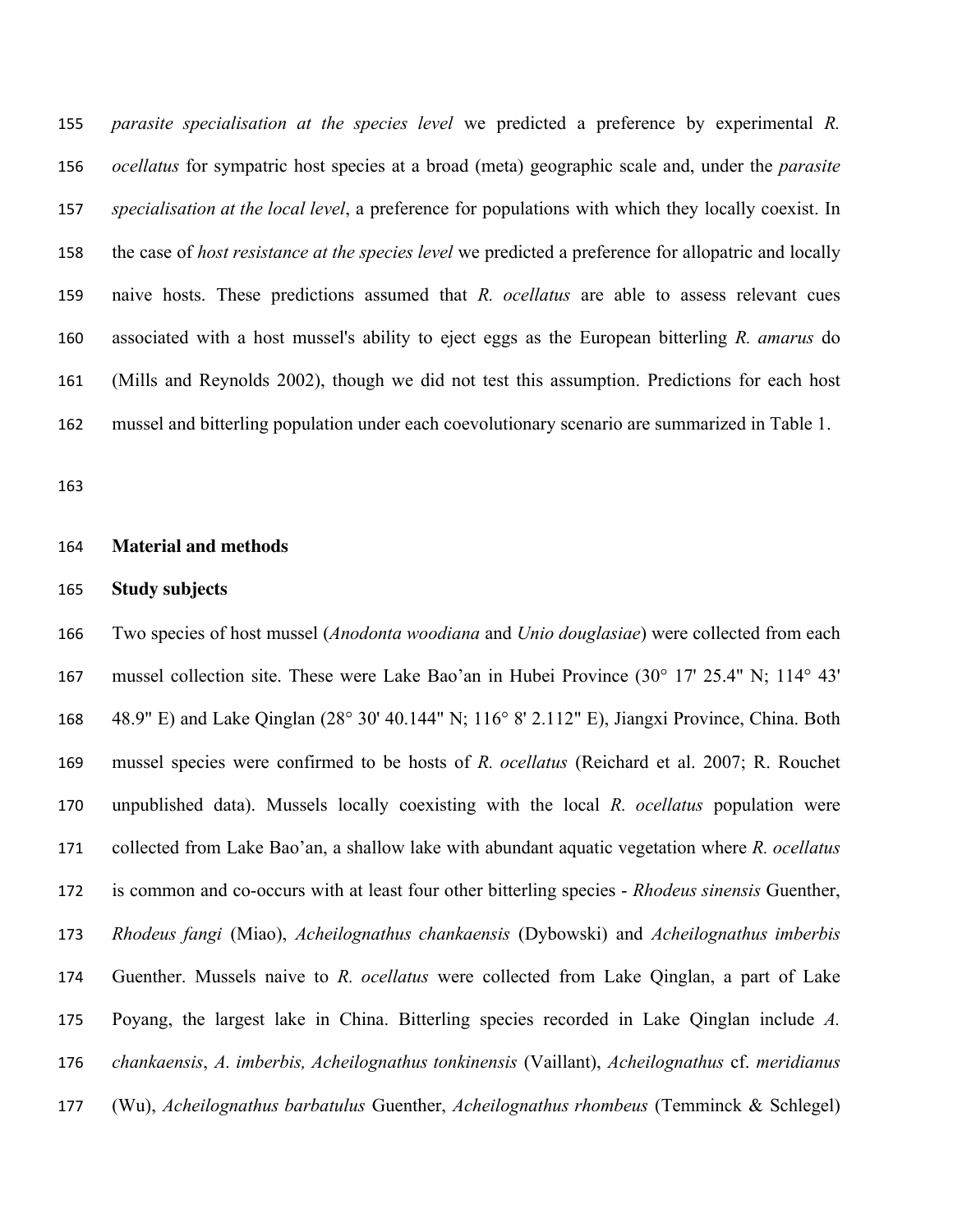and *Acheilognathus gracilis* Nichols. There are no records of *R. ocellatus* from the lake although this species is found in some smaller affiliated waters. Given the pronounced dispersal capability of unionid mussels during their larval stage (Douda et al. 2012), it is possible that host mussels from Lake Qinglan may have a history of coexistence with *R. ocellatus* at a larger scale, despite individual host mussels from Lake Qinglan not co-occurring with *R. ocellatus*. In Lake Qinglan, *U. douglasiae* is known to be parasitized by the embryos of *A. tonkinensis* (a bitterling species unrelated to *R. ocellatus*), while there are no records of bitterling embryos recovered from *A. woodiana* from Lake Qinglan (Liu et al. 2006).

 Mussels were collected by hand from both lakes. In the case of Lake Qinglan, because of its greater depth, specimens were also collected using a mussel dredge hauled by a boat. Stocks of experimental *A. woodiana* and *U. douglasiae* were collected in early April 2014 and supplemented during three additional collections in Lake Bao'an and four in Lake Qinglan between late April and mid-June. Mussels were stored in large (2.0 x 1.0 m) plastic containers filled with water to a depth of approximately 300 mm and aerated continuously.

 *Rhodeus ocellatus* used in the study were collected in April and May 2014 using baited fish traps. Fish from the locally coexisting population were collected from Lake Bao'an (the same site as mussel collection) where *R. ocellatus* lived in sympatry with at least four species of freshwater mussel, including both study host species (included as two host study populations). The second population of *R. ocellatus* (Nanchang) was not coexisting with any experimental populations of host mussels, but coexisted with a local (non-experimental) population of *A. woodiana*. Fish from this *R. ocellatus* population were collected in a natural pond in the city of Nanchang (Jiangxi province, 28° 39' 55.08" N; 115° 48' 57.79" E), located 35 km from Lake Qinglan where the mussels ecologically naive to *R. ocellatus* were collected. The pond was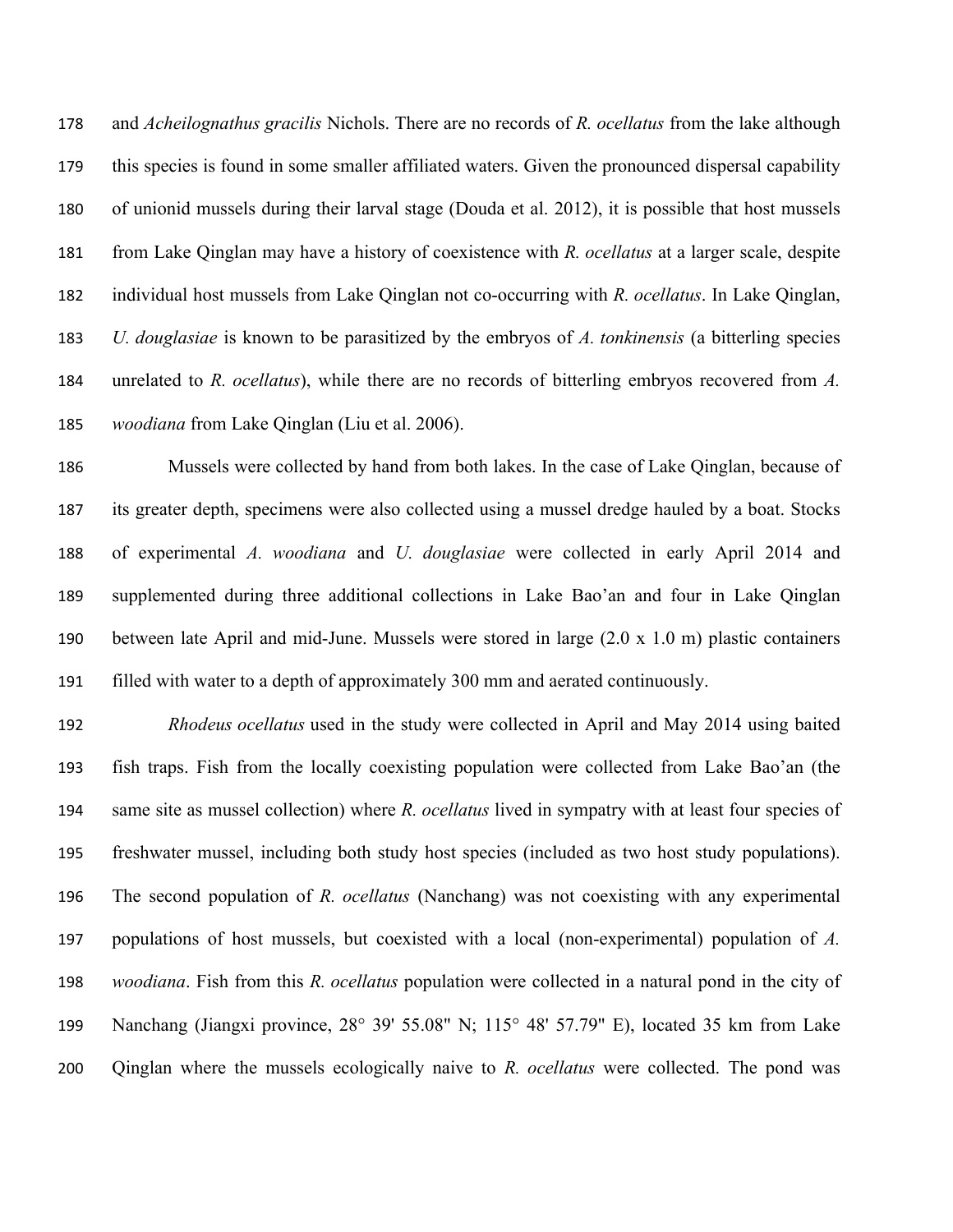201 shallow  $(\leq 1 \text{ m})$  and measured approximately 15 x 40 m. There was no connection allowing fish migration between the pond and Lake Qinglan or adjacent bodies of water. Only a single mussel species (*A. woodiana*) was recorded in Nanchang pond despite an intensive search. *R. ocellatus* coexisted in the pond with another bitterling species, *R. sinensis*.

 Experimental bitterling were transported in aerated containers and housed in four large (2.0 x 1.0 m) tanks. A maximum of 150 fish were stored in each tank, with approximately equal sex ratio. In each tank we placed *Lamprotula caveata* (Heude) mussels to encourage female ovulation. These mussels were enclosed with transparent covers that permitted bitterling to see and smell them but prevented oviposition. *L. caveata* was chosen because it is phylogenetically and morphologically unrelated to *A. woodiana* and *U. douglasiae* (Liu et al*.* 2006) and hence prevented fish habituation towards one of the tested host mussels prior to the start of the experiment.

#### **Behavioural experiment**

 The experiment consisted of a test of male and female *R. ocellatus* towards a pair of host mussel species of different combinations of host species, meta and local co-occurrence (Fig. 1). We use the terms *sympatric* and *allopatric* at the "meta" scale (Bao'an host mussels sympatric with *R. ocellatus*, Qinglan host mussels allopatric with *R. ocellatus*) and the terms *locally coexisting* and *ecologically naive* at the "local" scale (*ecologically naïve*: populations of fish and mussels not locally coexisting regardless of sympatry at the meta scale) (Fig. 1). The experiment took place between April and June 2014 in the laboratory facilities of the Institute of Hydrobiology of the Chinese Academy of Sciences in Wuhan, China.

 For each replicate, we used a set of four mussels: one *A. woodiana* from Lake Bao'an, one *A. woodiana* from Lake Qinglan, one *U. douglasiae* from Lake Bao'an and one *U.*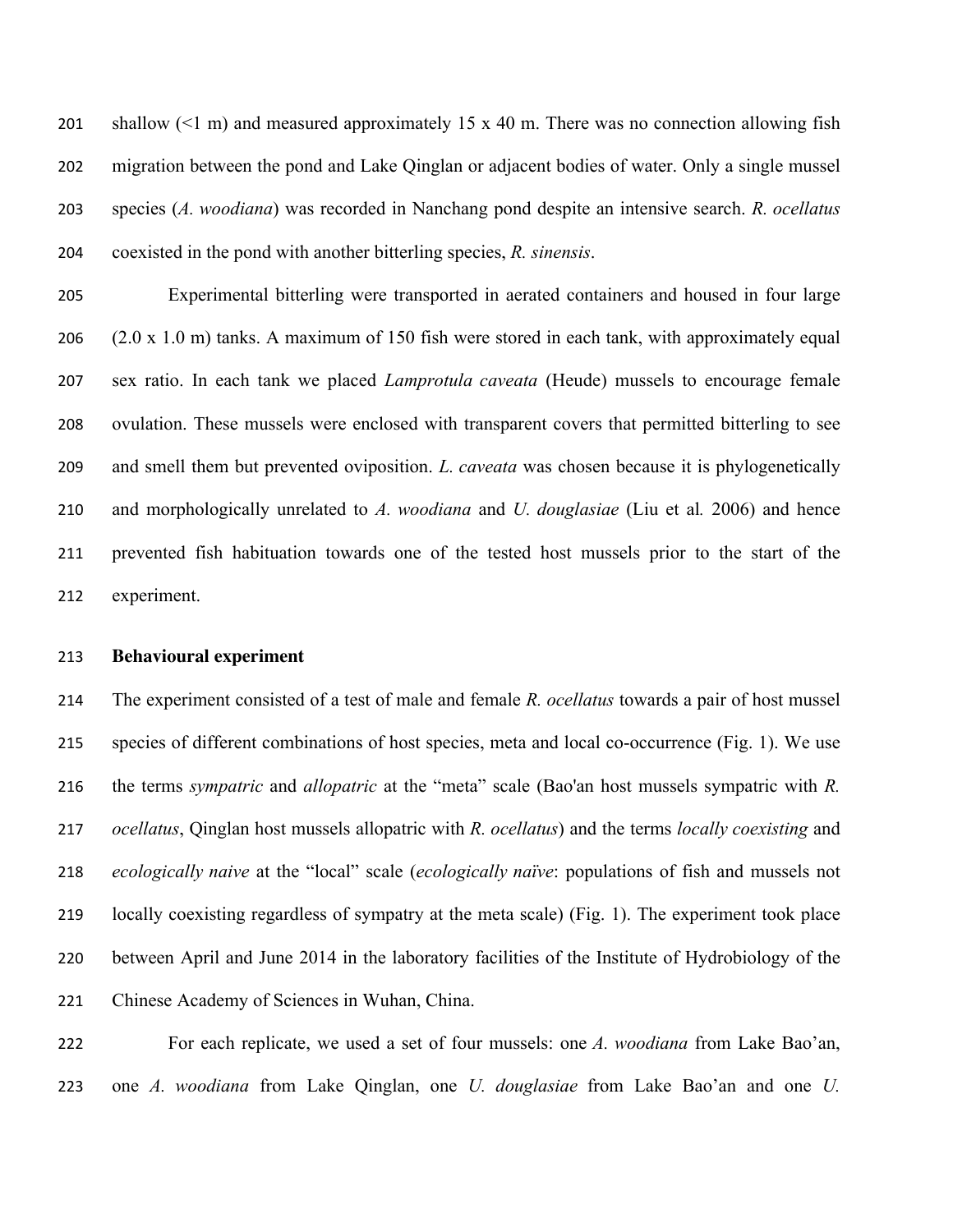*douglasiae* from Lake Qinglan (Fig. 1). Although it was impossible to obtain all four adult mussels of the same size because *A. woodiana* (shell length: 91-132 mm) is larger than *U. douglasiae* (37-91 mm), mussels from the same species within a set were size-matched. Four separate preference tests (always containing a pair of host mussels; Fig. 1) were performed in a random predetermined order. A full set of preference tests within a replicate was tested within one day for one of the two *R. ocellatus* populations (Bao'an or Nanchang). The same set of mussels was tested with the second fish population on a subsequent day, usually the following day, but always within one week. A set of four host mussels (one individual from each study population) was, therefore, tested in four separate paired tests (*A. woodiana* Bao'an x *A. woodiana* Qinglan; *U. douglasiae* Bao'an x *U. douglasiae* Qinglan; *A. woodiana* Bao'an x *U. douglasiae* Bao'an; *A. woodiana* Qinglan x *U. douglasiae* Qinglan) with the same pair of *R. ocellatus* fish in one day and with another pair of *R. ocellatus* (from a different population) on a later day (Fig. 1). In seven cases, mussel mortality prevented completion of the test with the second bitterling population.

 Experimental aquaria measured 550 (length) x 350 (width) x 450 (depth) mm and contained a 20 mm layer of washed sand as a substrate. In the evening prior to the start of a test, a focal male *R. ocellatus* was introduced into an experimental aquarium with a non-experimental *L. caveata* mussel placed in the centre of the aquarium to elicit territoriality. On the following morning the *L. caveata* mussel was removed. A second, non-experimental *R. ocellatus* male (from the same population as the focal male) was placed in the tank in a cylindrical glass jar (diameter 100 mm) to further stimulate the territorial and reproductive behaviour of the focal male. A female in spawning condition, obvious from an extended ovipositor that unambiguously demonstrates that a female bitterling has ovulated a batch of eggs, from the same population as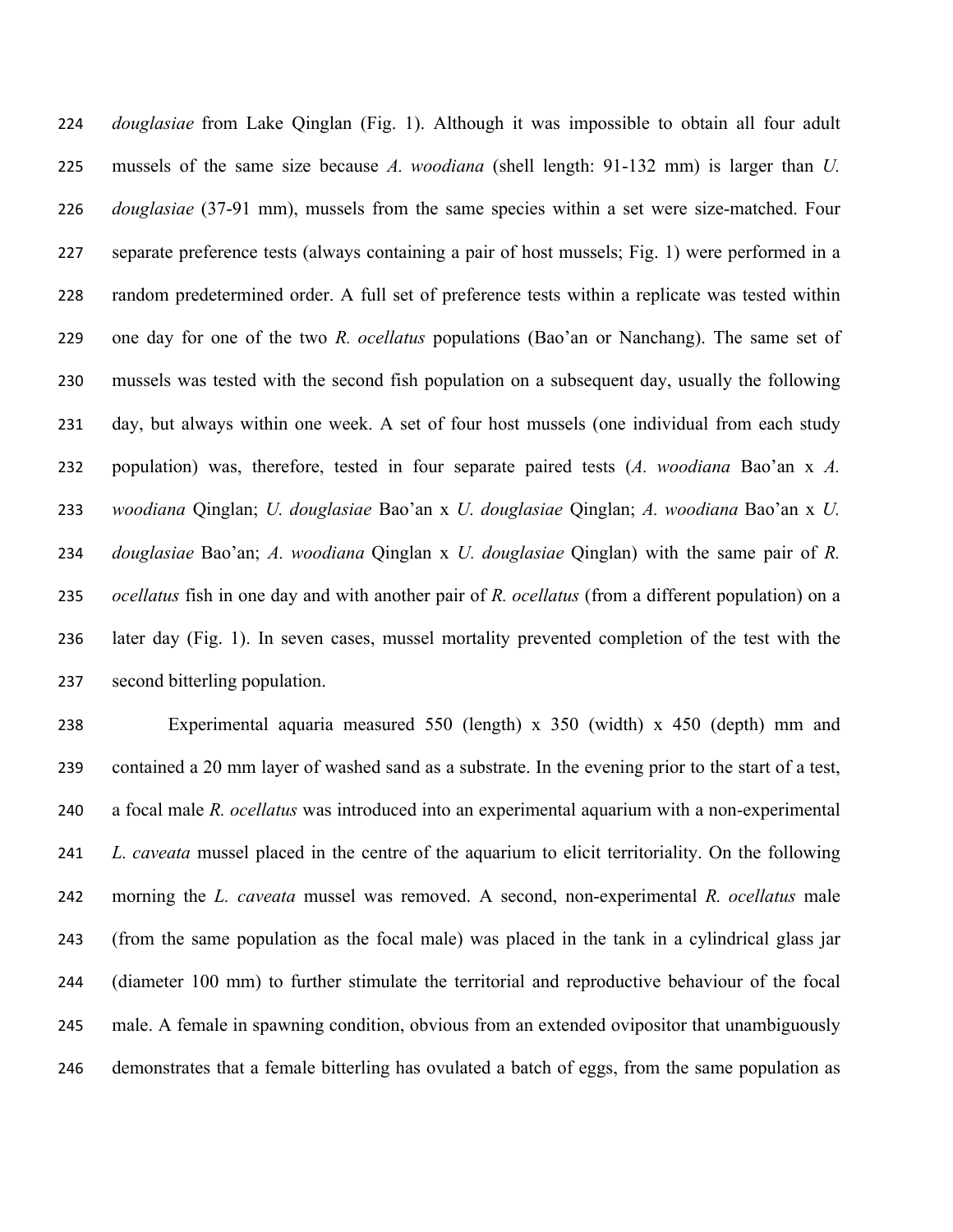the focal male was gently released into the aquarium. The first pair of mussels to be tested were placed 150 mm apart in the centre of the aquarium inside sand-filled plastic pots to hold them in position. The mussels were covered with a transparent pierced plastic box that allowed the fish to see and smell the mussels but prevented oviposition. After at least 30 min. of acclimation, the covers were removed from the mussels. Behaviour recording started once one of the experimental fish began inspection of the siphons of a mussel. Behaviours directed at a specific host mussel and relevant to oviposition preference were recorded. These were: male *leading* the female *R. ocellatus* towards one of the mussels (though with no interference with that mussel), male or female *inspection* of the exhalant and inhalant siphons of the host mussel (sampling host cues to assess its suitability for the incubation of *R. ocellatus* embryos), *sperm release* by the *R. ocellatus* male (indicating investment into a particular host mussel, clearly detected by typical male movement over the mussel inhalant siphon), *skimming* by a *R. ocellatus* female (a behaviour resembling oviposition but without insertion of the ovipositor into the mussel siphon and without egg laying) and female *oviposition* (spawning, identified by a typical female movement and insertion of her ovipositor into the mussel exhalant siphon). For a detailed description of bitterling reproductive behaviour see Reichard et al*.* (2004b). *R. ocellatus* behaviour was recorded continuously for 20 min. or until oviposition, whichever occurred earlier. If oviposition occurred, the mussel was observed for a further 1 min. to record any egg ejections by the host mussel. Mussel ejections occur either within a few seconds of oviposition (immediate ejections) or over an extended period of several days (late ejections). The two types of ejections are positively correlated (Reichard et al. 2007a, b) but late ejections cannot be observed directly. After completion of a trial the experimental host mussels were replaced with the next treatment combination and covered until the subsequent behavioural test, with a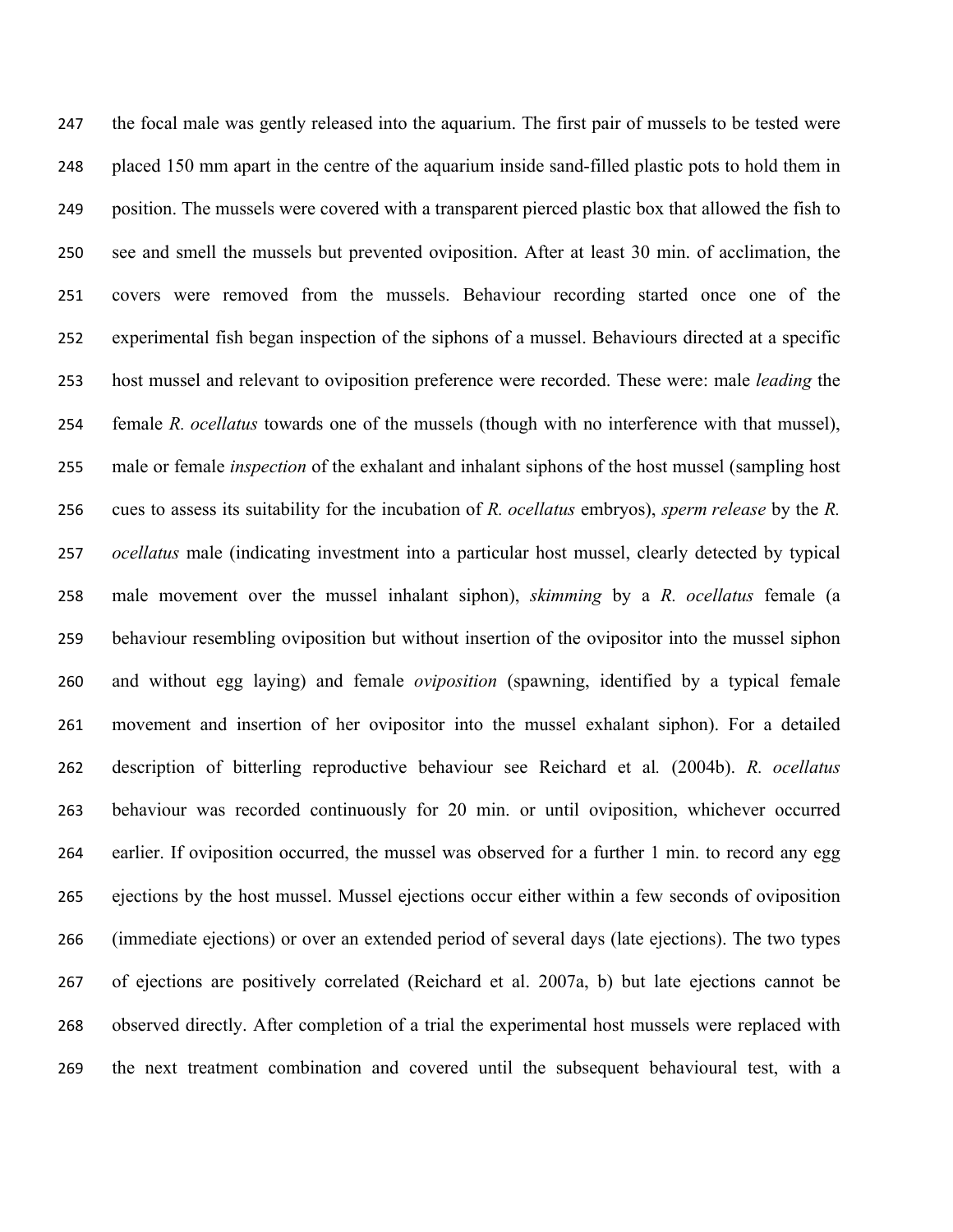minimum interval of 30 min. between tests to ensure that females were capable of spawning another batch of ovulated eggs (Smith et el. 2004). Experimental mussels did not contain any bitterling eggs or embryos prior to their use in a trial. Once all trials were completed for a given pair of fish, they were stocked in a separate tank and not used again in the experiment.

#### **Data analysis**

 Data from each focal female and male *R. ocellatus* were used to model host mussel preference. Before applying statistical models a data exploration was undertaken, following the protocol described in Ieno and Zuur (2015). The data were examined for outliers in the response and explanatory variables, homogeneity and zero inflation in the response variable, collinearity between explanatory variables and the nature of relationships between the response and explanatory variables. Oviposition was used as a definitive measure of mussel preference. We detected collinearity between female inspection of host mussels with oviposition and dropped female inspection from the analysis. Male mussel inspection behaviour was similarly found to be collinear with male leading behaviour and was subsequently dropped from the analysis. Male leading behaviour was included in the model as a covariate to accommodate the effect of male behaviour on female oviposition-site decision. Sperm release by males rarely occurred prior to oviposition, limiting its informative value, and this variable was not included in the model. No outliers were detected.

 Mussel preference was modelled using a Bernoulli Generalized Linear Mixed Model (GLMM). The model contained fixed effects for *sympatry* (two levels: sympatry and allopatry)*, local coexistence* (two levels: locally coexisting and ecological naive), and *host species* (two levels: *A. woodiana* and *U. douglasiae*). An interaction between host mussel species and local coexistence was included to test for an effect of conditioning on host preference. *Male leading*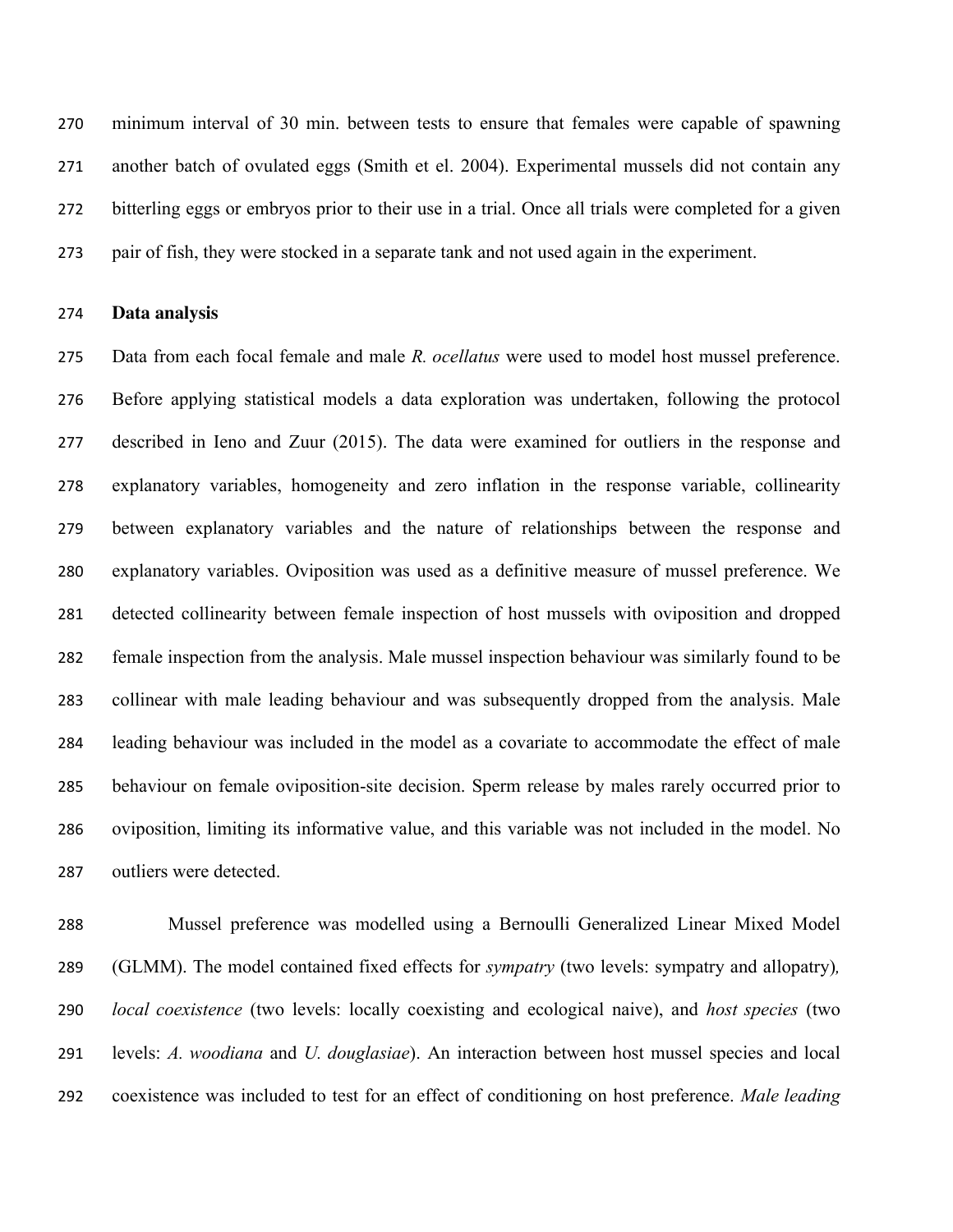was a covariate representing the frequency of male leading behaviour to a mussel, which can potentially influence female oviposition decisions (Smith et al. 2004). We also included the effects of body size (measured as the total length, including caudal fin) of male and female *R. ocellatus*. Mussel shell size was not included as a covariate because host mussels were size- matched within host species and fully collinear (non-overlapping size range) between species. Random terms were *Fish ID* (permitting random variation on the intercept for each individual fish (fish pair used in trials) and *Trial* as a random intercept for each pairwise experimental trial (with response to two host mussel individuals tested simultaneously in a paired design) nested within individual fish and permitting a different intercept for each experimental trial.

 The occurrence of egg ejection by mussels immediately following oviposition was modelled using a subset of the data that included only trials that resulted in oviposition. The model was fitted as a Bernoulli GLMM (log-link function) and contained the same set of fixed and random effects as the oviposition model, except for the removal of *male leading* given the lack of an association between male leading behaviour and host mussel ejection. Data analyses were conducted using the *lme4* package in R 3.2.0 (Bates et al. 2014; R Core Development Team 308 2015). We quantified model goodness-of-fit ( $R^2$ <sub>GLMM</sub>) for the fixed part of the model ( $R^2$ <sub>GLMM</sub> 309 marginal) and for the complete model (including random effects;  $R^2$ <sub>GLMM</sub> conditional) (Nakagawa and Schielzeth 2013). Goodness-of-fit parameters were extracted using the *MuMIn*  package (Bartoń 2015). The *effects* package (Fox 2016) was used to visualize model estimates of fixed term effects.

**Results**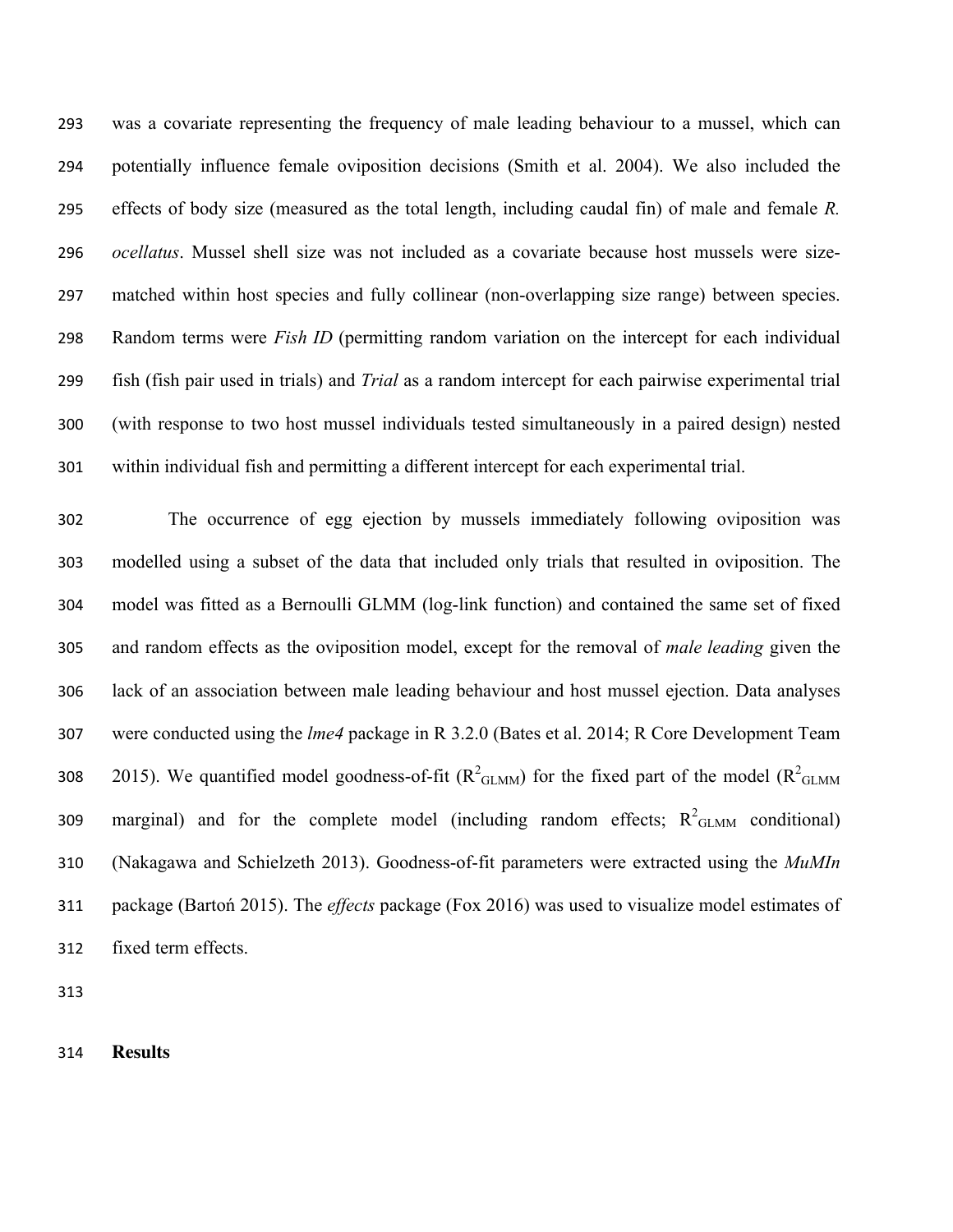A total of 272 paired trials were conducted, of which 80 resulted in oviposition. *Rhodeus ocellatus* spawned more frequently in allopatric than sympatric mussel species, regardless of mussel population of origin (Table 2a, Fig. 2), which is in agreement with a predominant role for *host resistance* and contradicts predictions for the importance of *parasite specialization at the meta level*. There was no effect of local coexistence between *R. ocellatus* and host mussels on the probability of *R. ocellatus* oviposition, suggesting the parasite specialization was not affected by local interactions and, therefore, not supporting predictions for *parasite specialization at the local level*. There was no effect of host mussel species on the probability of *R. ocellatus* oviposition, indicating that there was no parasite specialization for a particular host species. There was no interaction between host mussel species and the effect of local coexistence, indicating no effect of local conditioning on host preference. Male leading behaviour, a covariate in the model, had a significant positive effect on the probability of oviposition (Table 2a). There was no effect of female *R. ocellatus* body size on oviposition but a positive trend of male *R. ocellatus* body size (Table 2a), indicating that females were more likely to spawn with larger 329 males. The model explained 9% of variability in the data ( $R^2$ <sub>GLMM</sub> marginal = 0.0887), with almost all explained variation related to fixed part of the model ( $R^2$ <sub>GLMM</sub> conditional = 0.0887).

 Ejection of *R. ocellatus* eggs by host mussels showed a significant effect of mussel species (Table 2b), with *A. woodiana* exhibiting a higher frequency of egg ejection than *U. douglasiae* (Fig. 3). Sympatric mussel hosts, irrespective of species, tended to eject *R. ocellatus* 334 eggs more frequently, though this effect was not statistically significant ( $P = 0.068$ ). This trend tends to support a role for *host resistance at the meta level*. There was no effect of local host mussel coexistence on egg ejections (Table 2b), discounting the importance of local level effects.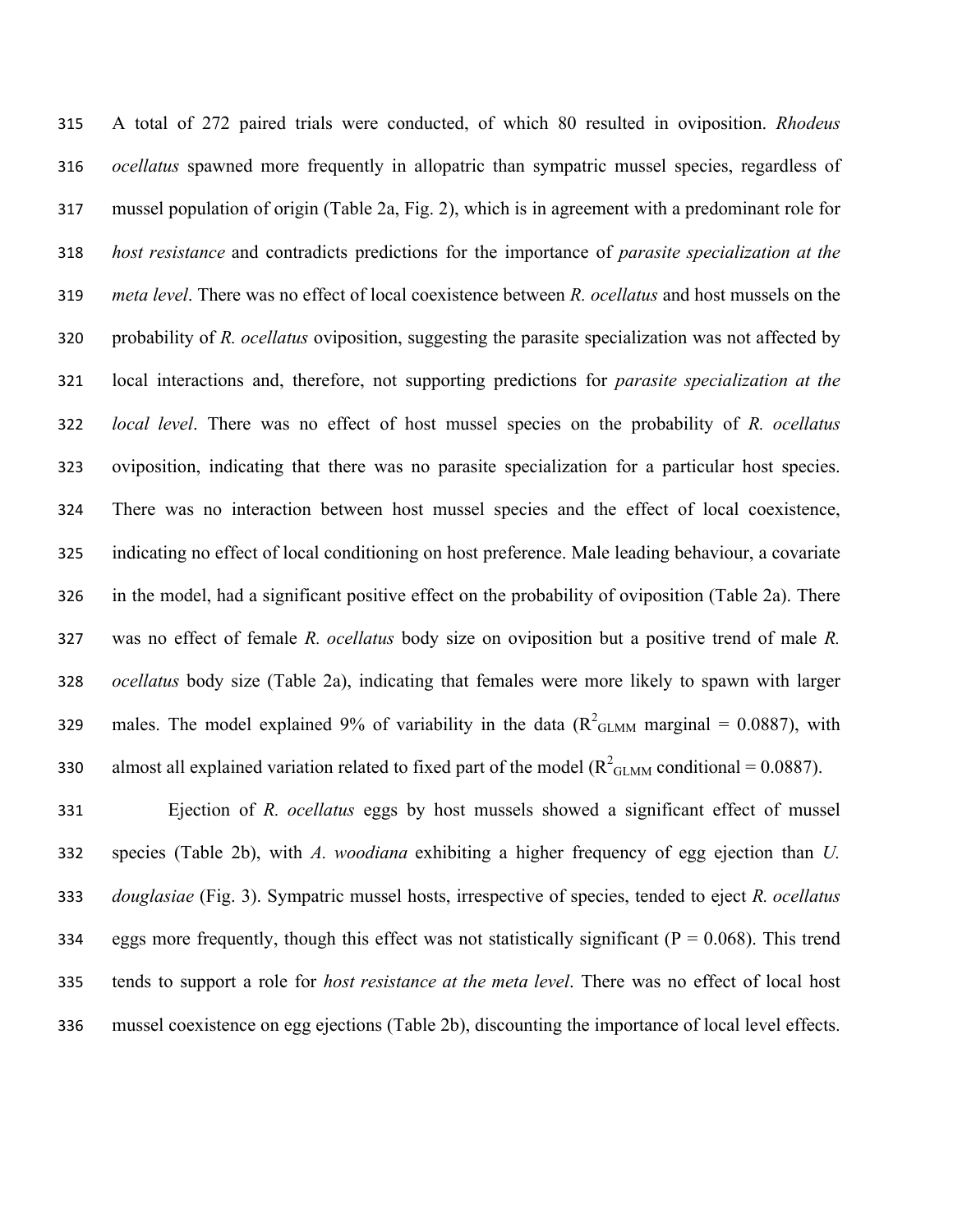337 The model explained 30% of variability in the data  $(R^2_{\text{GLMM}}$  marginal = 0.2997), with almost all explained variation related to the fixed part of the model ( $R^2$ <sub>GLMM</sub> conditional = 0.2996).

### **Discussion**

 We investigated outcomes in the host-parasite relationship between *R. ocellatus* and its unionid mussel hosts with respect to parasite specialization and host resistance. Using an experimental design that allowed us to distinguish the effects of host-parasite coexistence on a larger geographical level (sympatry/allopatry) and local population level (ecologically relevant local coexistence), we found support for the role of host resistance, with its effects operating at a regional rather than local level. *R. ocellatus* avoided oviposition in sympatric populations of two host mussel species in favour of allopatric populations and there was no effect of local host- parasite coexistence or host species identity on *R. ocellatus* host preference. Ejection of *R. ocellatus* eggs by host mussels was more likely by populations of one species, *A. woodiana*. This host species has higher local population densities and a wider distribution than the other test host species and is, therefore, more likely to be encountered by *R. ocellatus* and other bitterling species. In addition, ejections tended to be higher in sympatric host mussel populations irrespective of host species, providing further support for the importance of host resistance at a meta level.

 Parasite preference for allopatric hosts may interact with host species preference. We found no difference in the preference of *R. ocellatus* between host mussel species, although *A. woodiana* mussels exhibited overall higher egg ejection rates than *U. douglasiae* mussels (Table 2b). The lack of preference for host species may have been overridden by a strong preference for allopatric hosts. *R. ocellatus* is a host generalist, capable of successfully parasitizing both mussel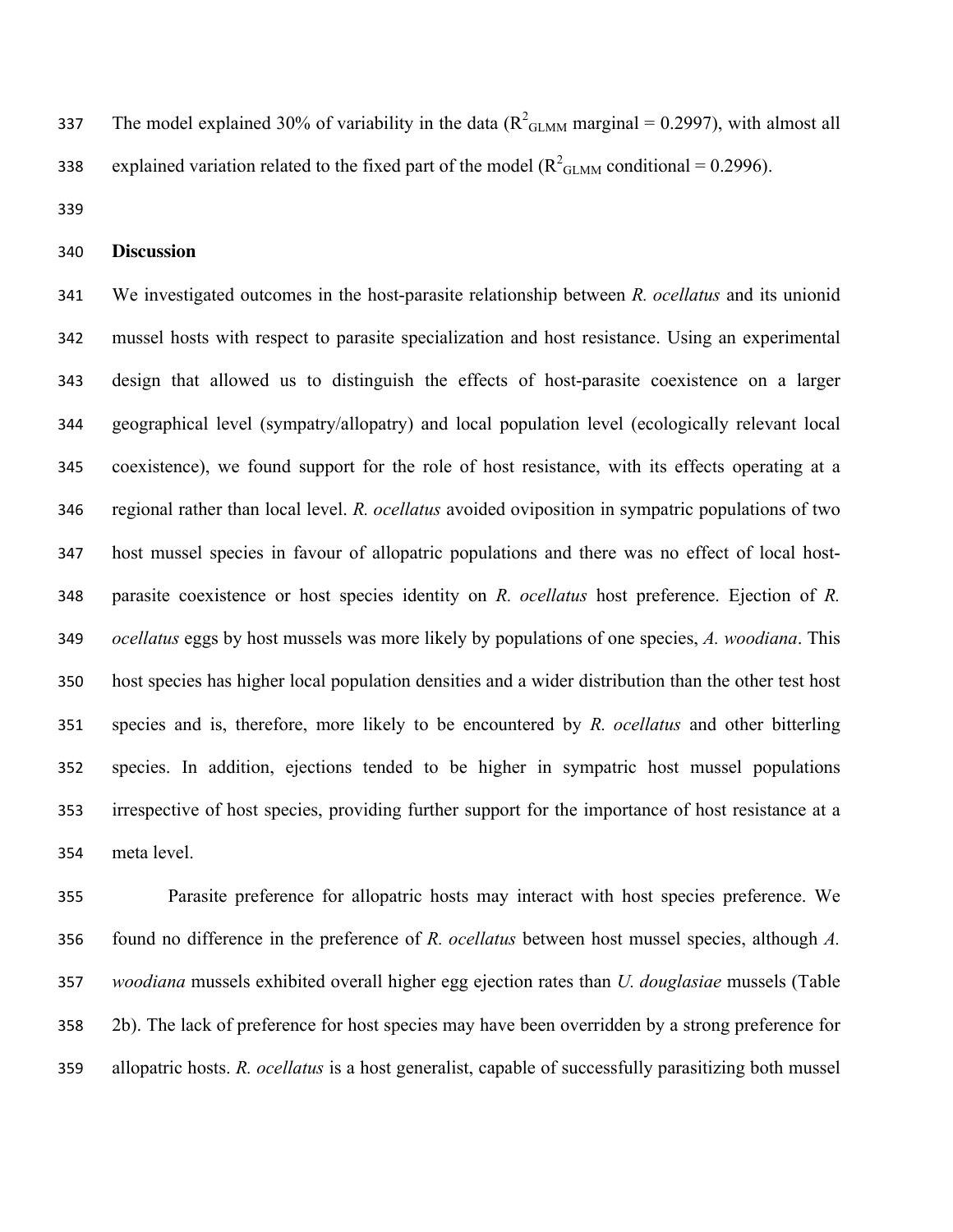species offered in the study, but demonstrating a certain level of host species preferences (Reichard et al. 2007). Moreover, conditioning has been shown to affect the choice of host mussel species in the European bitterling *R. amarus*, with a tendency to preferentially exploit host mussel species that were housed with experimental fish (Reichard et al. 2011). In our study, a population of *R. ocellatus* from Nanchang had no previous experience with *U*. *douglasiae* hosts, but did not exhibit any mussel species preference towards *A. woodiana* hosts. This outcome contradicts the potential role for a conditioning effect and reinforces the importance of generalised host suitability (i.e. the lack of host resistance) in the oviposition-site decisions of *R. ocellatus*. The cues that bitterling use for oviposition decisions appear to include mussel odour, the dissolved oxygen concentration of the water emerging from the mussel and the flow velocity of the exhalant flow (Smith et al. 2001; Mills and Reynolds 2002; Phillips et al. 2017), though these are not yet fully understood. In European unionids, host mussel populations have evolved morphological and behavioural adaptations, including egg ejection, to avoid bitterling oviposition, with mussel populations from areas under stronger parasitic pressure exhibiting enhanced counter-adaptations to reduce parasitism by bitterling (Reichard et al. 2010). It is unclear whether bitterling are capable of perceiving such differences in the level of host counter- adaptation, but our results suggest it may be the case at the host population level, making *R. ocellatus* highly efficient at utilising a broad range of novel host populations and species. However, despite showing appropriate responses, the cues used by *R. ocellatus* to recognise host suitability remain to be identified.

 The limited species selectivity by *R. ocellatus* may appear contradictory in the context of host-parasite coevolution, but may reflect an overriding role for host quality traits rather than host specific traits. Thus the dissolved oxygen concentration and flow velocity of the exhalant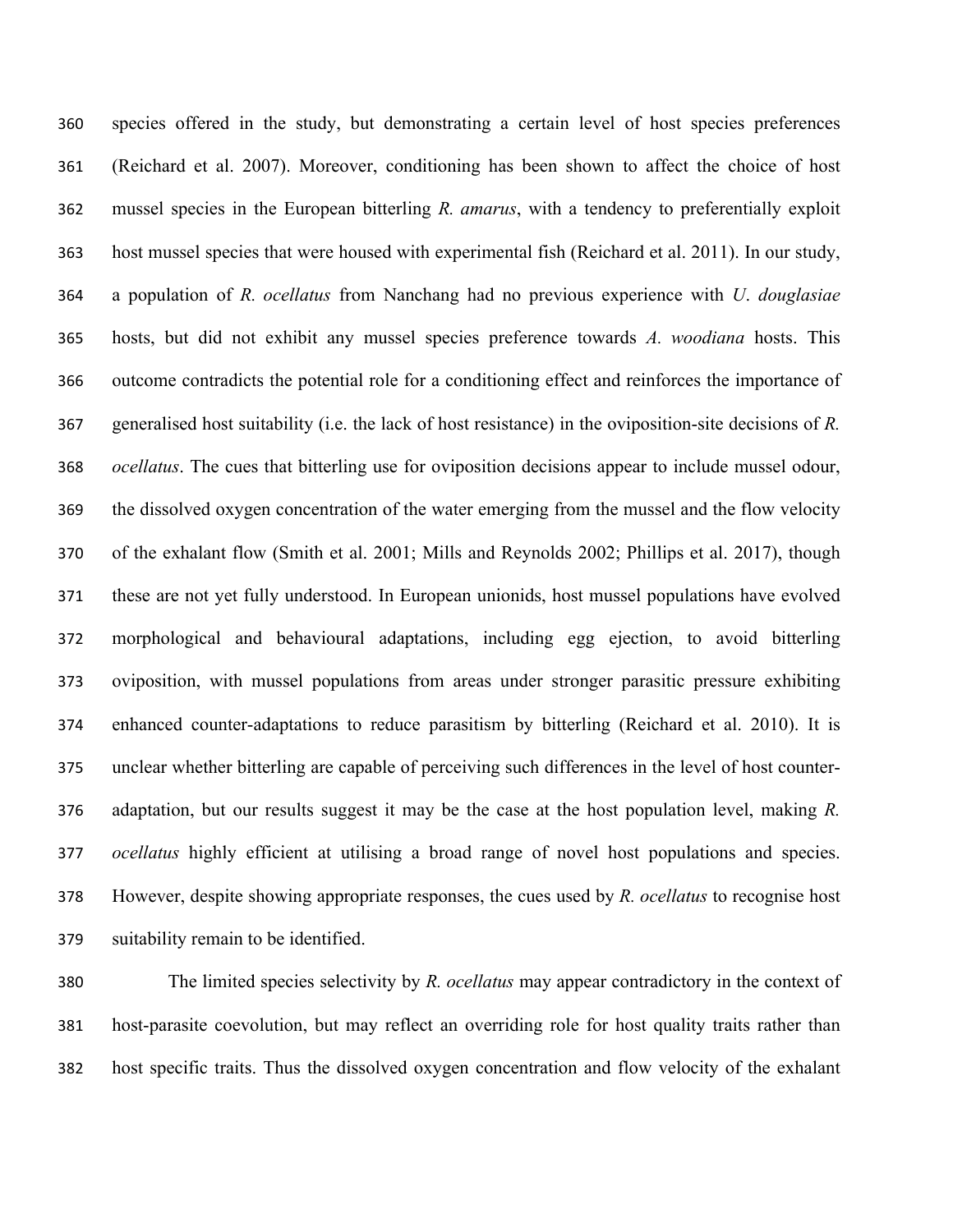flow of a mussel may be more reliable predictors of the suitability of a host for the incubation of eggs and embryos than species identity, at least in the case of *R. ocellatus*. This effect arises because host quality, irrespective of species, can change markedly over a spawning season (Kitamura 2005; Smith 2017). The spawning season of *R. ocellatus* is relatively protracted, starting in April and typically lasting 6 months (Kitamura 2005; Pateman-Jones et al. 2011). As the spawning season advances mussels fill with eggs and embryos and progressively decline in quality as incubation sites. Towards the end of the spawning season bitterling offspring emerge from mussels, which consequently increase in quality as hosts (Kitamura 2005). While we have only tested host mussels without bitterling eggs and embryos to standardise host condition, the capacity to distinguish the relative quality of an individual mussel when making oviposition-site decisions may be more critical than host species discrimination. Additional studies to compare egg ejection rates among more host species and hosts with varying intensity of infection by *R. ocellatus* would help clarify variation in host preference.

 The host mussel choice by *R. ocellatus* was adaptive in terms of the use of host mussel populations that tended to be least effective in ejecting *R. ocellatus* eggs. We have previously detected large differences in capability of European unionid hosts to eject the eggs of the European bitterling, *R. amarus*, between areas of recent and ancient association (Reichard et al. 2010). However, cross resistance experiments between host mussel and fish parasite populations from areas of ancient and recent sympatry were not possible in that study due to the lack of legal approval of animal transport between study regions. The current findings with *R. ocellatus* and their host mussels are consistent with the prediction that naive hosts, evolving in the absence of parasites, relax costly resistance mechanisms in comparison with hosts continuously exposed to parasites. Similarly, relaxed selection by brood parasitic brown-headed cowbirds *Molothrus ater*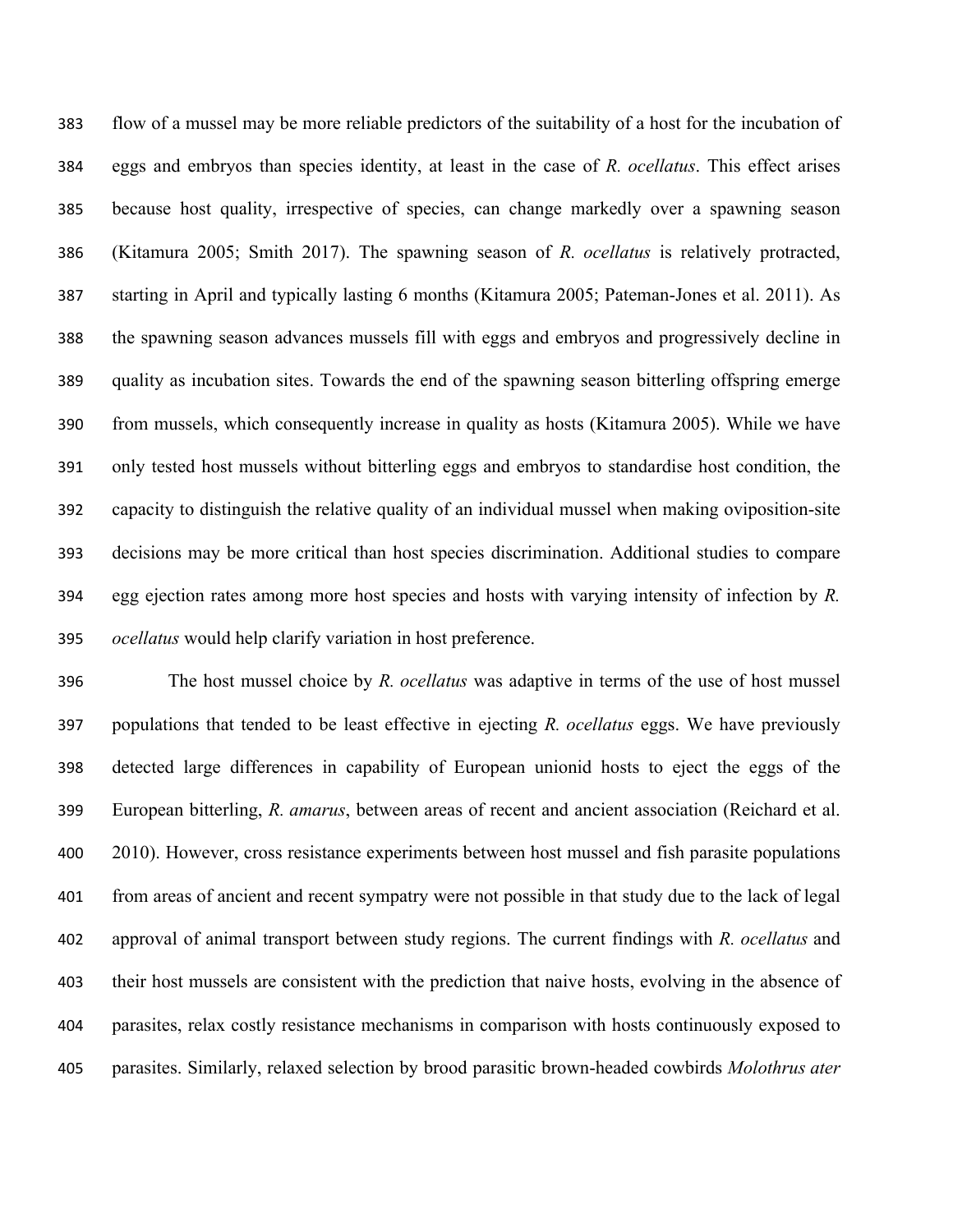(Boddaert) on allopatric populations of American robins *Turdus migratorius* L. and gray catbirds *Dumetella carolinensis* (L.) resulted in a lower frequency of ejection of parasite eggs compared with sympatric populations (Kuehn 2009). Analogous observations have been found in other host-parasite systems, such as for the susceptibility of isopod populations to an acanthocephalan parasite (Hasu et al. 2009), and infection by the yeast parasite *Metschnikowia bicuspidata* (Metschnikow) of the crustacean *Daphnia dentifera* Forbes (Auld et al. 2013).

 No effect of local coexistence on host mussel preference across *R. ocellatus* populations failed to support the existence of fine-scale local adaptations of *R. ocellatus* to avoid their locally coexisting population of hosts. Parasites are frequently reported to avoid local hosts due to their better resistance, for example in the relationship between the bacterial parasite *Holospora undulata* Hafkine and its protozoan host *Paramecium caudatum* Ehrenberg (Adiba et al. 2010). However, the lack of host-parasite coevolution at a local scale could be explained by other factors. First, studies based on parasites with broad host ranges are less likely to demonstrate local parasite adaptation than those on parasites with narrow host ranges, probably due to evolutionary lags during diffuse coevolution of generalist parasites with their hosts (Lajeunesse and Forbes 2002). In terms of our study system, this would predict more localised coevolutionary dynamics in host specialist bitterling, such as *R. sinensis* (Reichard et al. 2007a). Second, the potential for large-scale dispersal by at least one of the partners mitigates the opportunity of fine- scaled local adaptation. All unionid mussels have a larval stage (glochidium) that attaches to host fish for days to months and may be dispersed over large distances (Dillon 2000). Third, in some systems, local adaptation of the parasite can be observed over a scale of meters (Lively and Jokela 1996), while in other systems parasites exhibit no local adaptation within-regions but do express adaptations at larger distances (Hanks and Denno 1994). Hence, although it is possible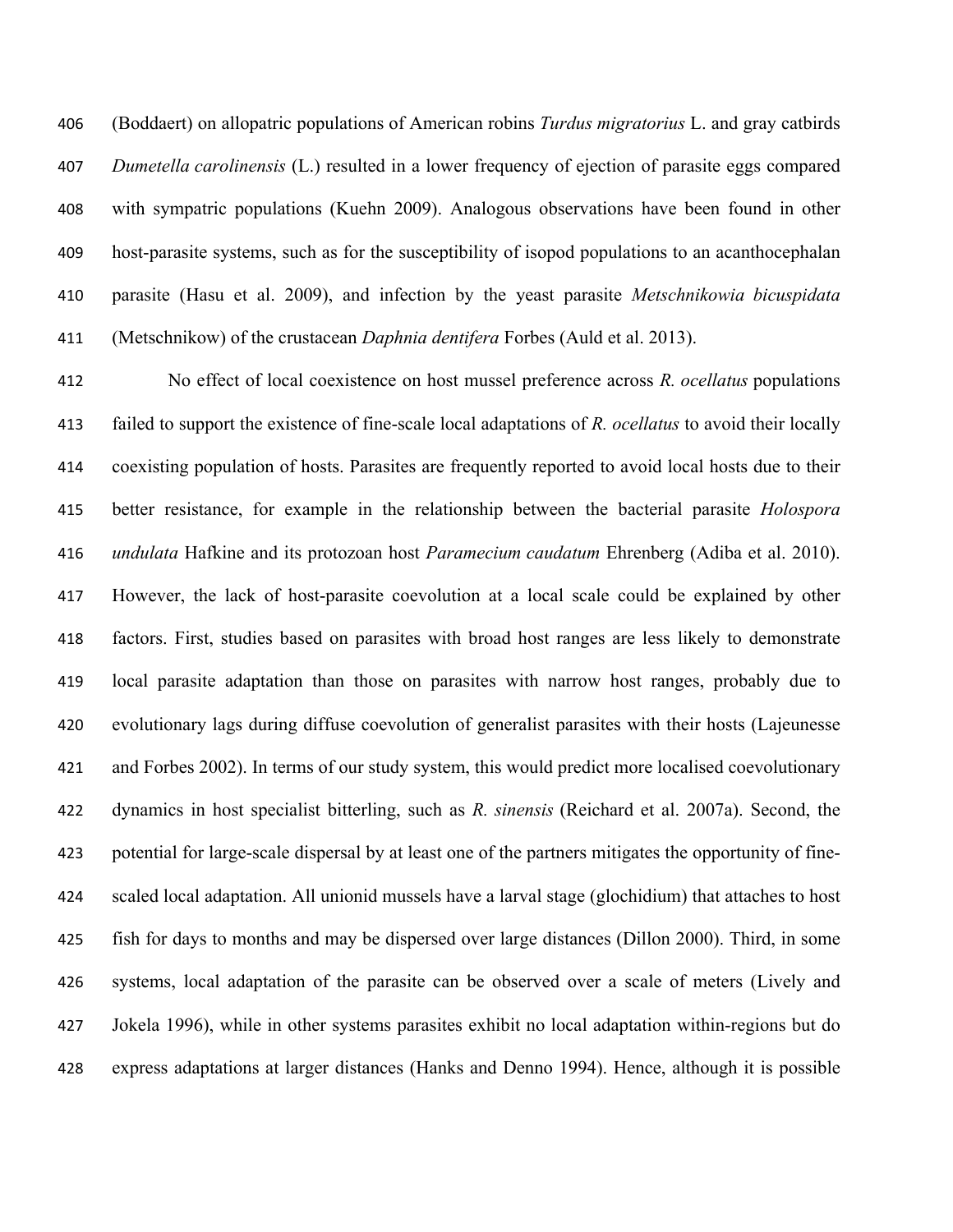that *R. ocellatus* exhibit no local adaptation at the scale tested here, we cannot preclude local adaptation on a larger environmental scale, particularly given the limited number of test populations and the use of naive mussels as one of the host populations.

 Understanding the coevolutionary dynamics between *R. ocellatus* and *A. woodiana* has become a pressing question because *A. woodiana* is an invasive species across Europe, Asia, and the Americas (Watters 1997; Douda et al. 2012). The invasive range of *A. woodiana* includes large parts of the range of the European bitterling *R. amarus* (Reichard et al. 2015). While we show that *A. woodiana* was capable of ejecting a large proportion of eggs oviposited by *R. ocellatus* in its gills, its ejection rate of *R. amarus* eggs is even greater (Reichard et al. 2012; Reichard et al. 2015). Notably, *R. ocellatus* is itself an invasive species in several Asian countries (Welcomme 1988; Kawamura et al. 2001; Vasil'eva et al. 2015). Our results show a preference for allopatric, evolutionarily naive hosts, regardless of host species identity. In order to establish, persist and spread without their native hosts, introduced parasites must either be generalist species that can infect a large range of new hosts, with at least some degree of success, or specialize on a new host species in the novel communities they invade (Font 2003; Frankel et al. 2015). One of the primary reasons for the invasive success of *R. ocellatus* may be its capacity to exploit a wide variety of mussel species and populations as hosts, coupled with the fitness advantage demonstrated here in using naive host populations due to their lower egg ejection rates (Reichard et al. 2010). Given that several successful parasite invasions have been attributed to the use of naive hosts species owing to the absence of an effective adaptive response (Kelehear et al. 2015), *R. ocellatus* is predicted to successfully reproduce and establish non-native populations in other geographic regions.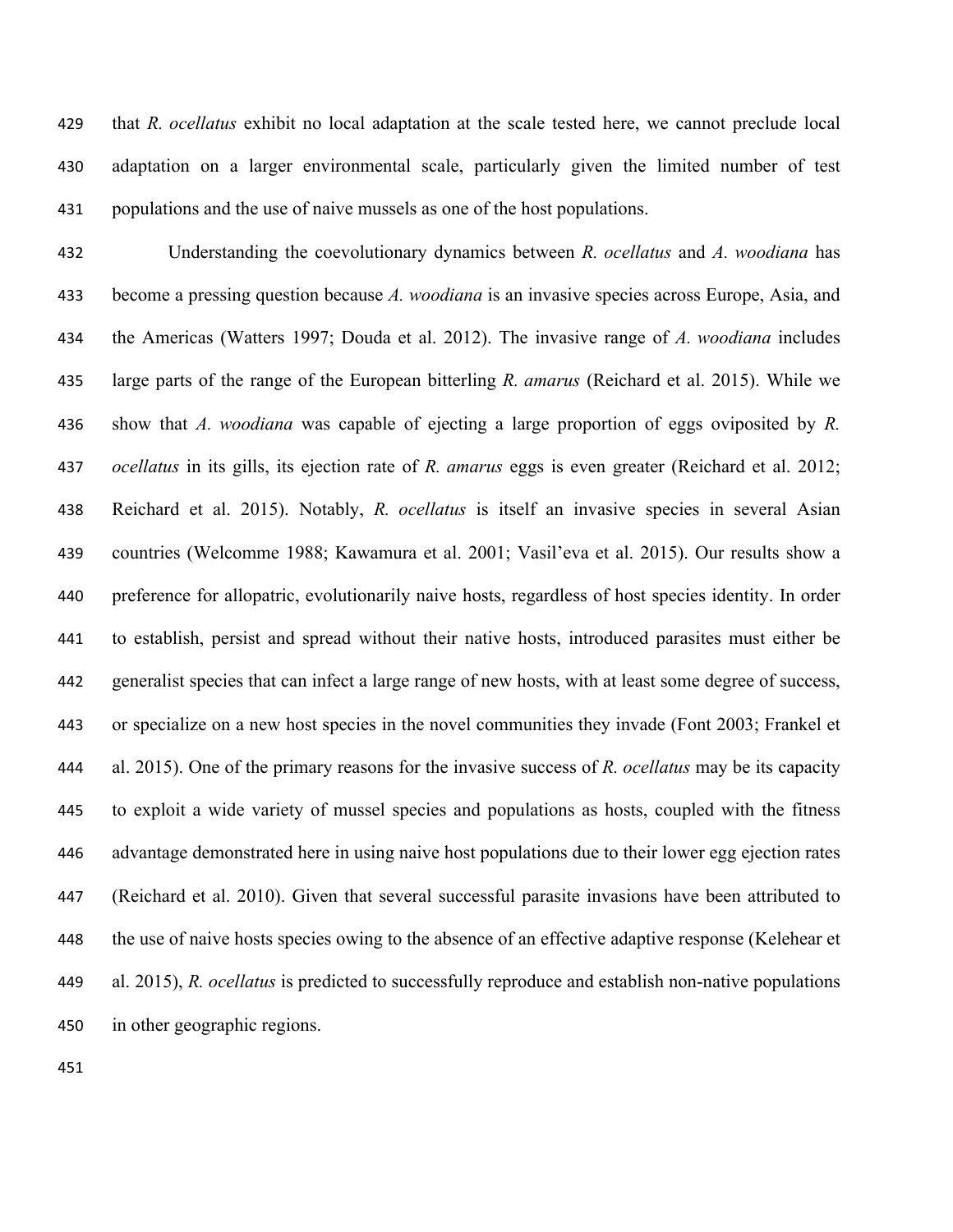## **Acknowledgements**

- Funding came from the Czech Science Foundation (13-05872S). MR and CS designed the study.
- 454 RR collected data with the help of HL, CM, KD, DY, and QT. CS, RR and MR analysed the data
- and RR, CS and MR drafted the ms, with contributions from HL and KD. We thank John Endler,
- Matt Hall and four anonymous referees for their constructive comments.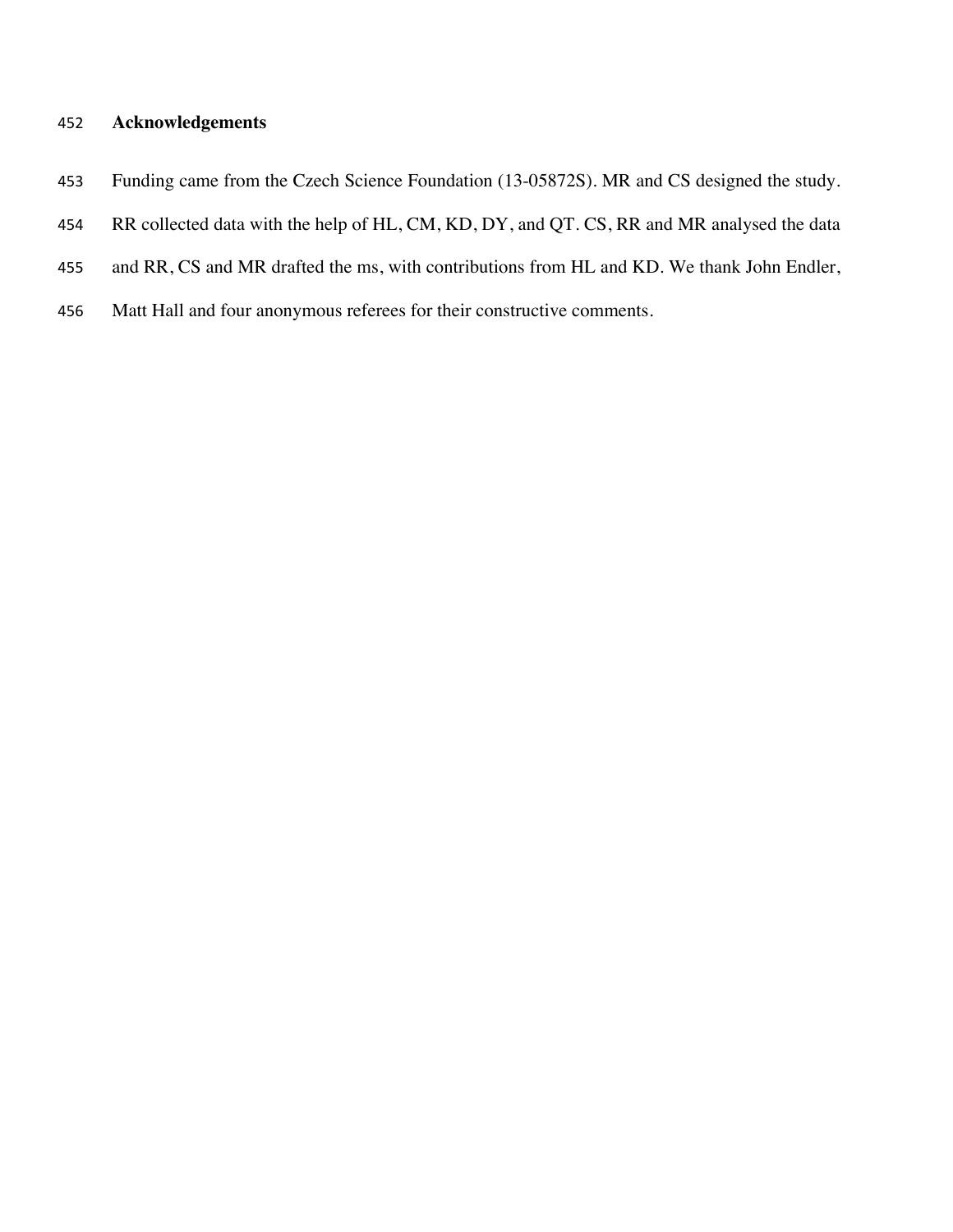#### **References**

 Adiba S, Huet M, Kaltz O (2010) Experimental evolution of local parasite maladaptation. J Evol Biol 23:1195-1205

Agbali M, Reichard M, Bryjová A, Bryja J, Smith C (2010) Mate choice for non-additive genetic

- benefits correlate with MHC dissimilarity in the rose bitterling (*Rhodeus ocellatus*). Evolution 64:1683–1696
- Agbali M, Spence R, Reichard M, Smith C (2012) Direct fitness benefits are preferred when the strength of direct and indirect sexual selection are equivalent. Isr J Ecol Evol 58:279-288
- Aldridge DC (1999) Development of European bitterling in the gills of freshwater mussels. J Fish Biol 54:138–151
- Auld SKJR, Penczykowski RM, Housley Ochs J. Grippi DC, Hall SR, Duffy MA (2013)
- Variation in costs of parasite resistance among natural host populations. J Evol Biol 26:2479-2486
- Bates D, Maechler M, Bolker B, Walker S, Christensen RHB, Singmann H, Dai B, Grothendieck
- G (2014) lme4: Linear Mixed-Effects Models using Eigen and S4 (R package version 1.1–
- 7). R Foundation for Statistical Computing, Vienna, Austria
- Bartoń K. (2014). MuMIn Multi-model inference (R package version 1.15.1). R Foundation for Statistical Computing, Vienna, Austria
- Casalini M, Agbali M, Reichard M, Konečná M, Bryjová A, Smith C (2009) Male dominance,
- female mate choice, and intersexual conflict in the rose bitterling (*Rhodeus ocellatus*).
- Evolution 63:366–376
- Casalini M, Reichard M, Phillips, Smith C (2013) Male choice of mates and mating resources in the rose bitterling (*Rhodeus ocellatus*). Behav Ecol 24:1119-1204
- Chang CH, et al. (2014) Phylogenetic relationships of Acheilognathidae (Cypriniformes:
- Cyprinoidea) as revealed from evidence of both nuclear and mitochondrial gene sequence
- variation: evidence for necessary taxonomic revision in the family and the identification of
- cryptic species. Mol Phyl Evol 81:182-194.
- Davies NB (2015) Cuckoo: cheating by nature. Bloomsbury, London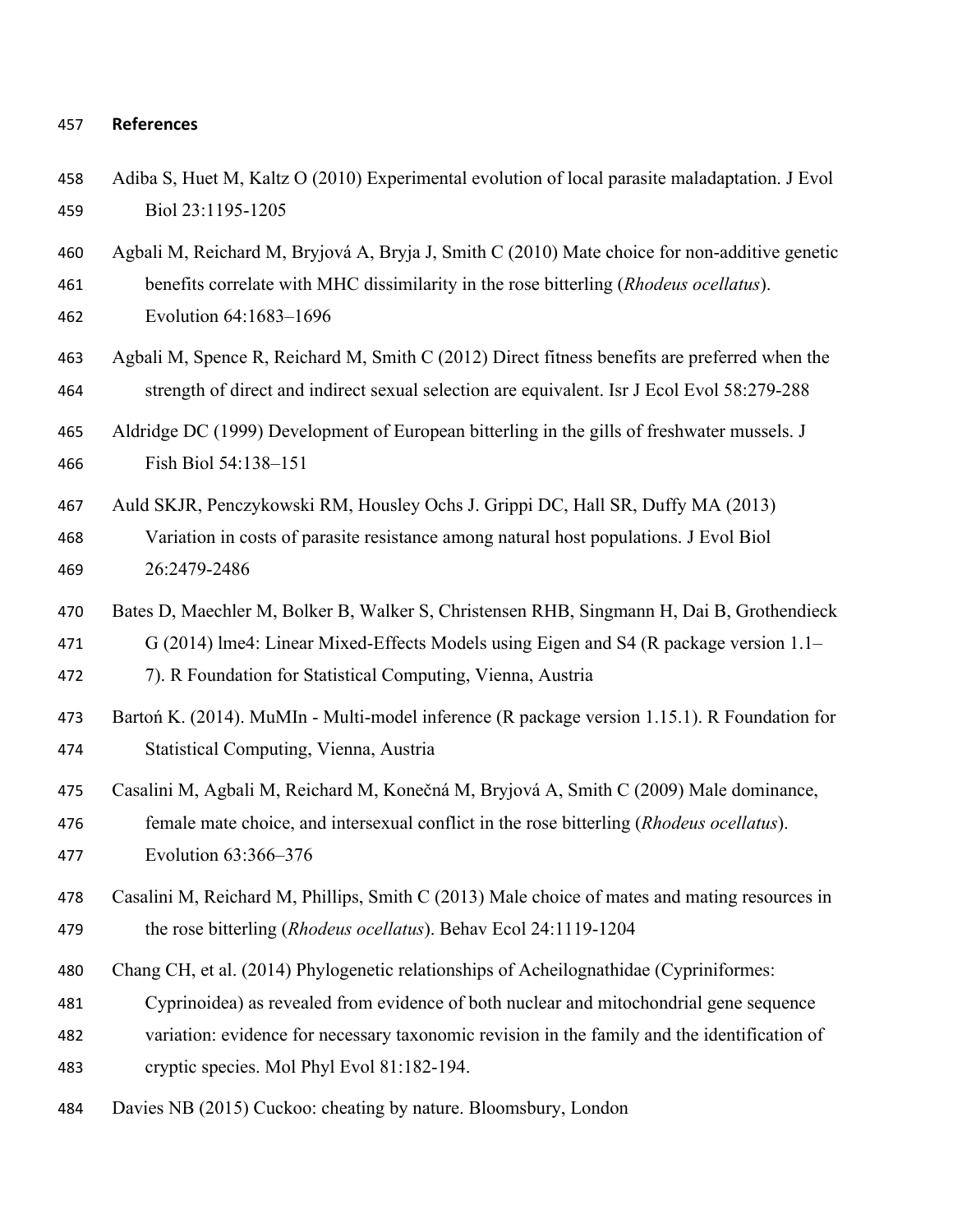- Davies NB, Brooke ML (1988) Cuckoos versus reed warblers: adaptations and
- counteradaptations. Anim Beh 36:262–284

Dillon RT (2000) The ecology of freshwater molluscs. Cambridge University Press, Cambridge.

- Douda K, Vrtílek M, Slavík O, Reichard M (2012) The role of host specificity in explaining the invasion success of the freshwater mussel *Anodonta woodiana* in Europe. Biol Inv 14:127-
- 137
- Edmunds GF, Alstad DN (1978) Coevolution in insect herbivores and conifers. Science 199:941–945
- Font WF (2003) The global spread of parasites: What do Hawaiian streams tell us? Bioscience 53:1061–1067
- Fox J et al. (2016) Package 'effects' (R package version 3.1–2). R Foundation for Statistical Computing, Vienna, Austria
- Frankel VM, Hendry AP, Rolshausen G, Torchin ME (2015) Host preference of an introduced 'generalist' parasite for a non-native host. Int J Parasitol 45:703-709
- Greischar MA, Koskella B (2007) A synthesis of experimental work on parasite local adaptation. Ecol Lett 10:418–434
- Hanks LM, Denno RF (1994) Local adaptation in the armoured scale insect *Pseudaulacaspis pentagona* (Homoptera: Diaspididae). Ecology 75:2301–2310
- Hasu T, Benesh DP, Valtonen ET (2009) Differences in parasite susceptibility and costs of resistance between naturally exposed and unexposed host populations. J Evol Biol 22:699-707
- He J, Zimin Z (2013) The Freshwater Bivalves of China. ConchBooks, Germany
- Hoeksema JD, Forde SE (2008) A meta-analysis of factors affecting local adaptation between interacting species. Am Nat 171:275–290
- Holland JN, DeAngelis DL, Schultz ST (2004) Evolutionary stability of mutualism: interspecific
- population regulation as an evolutionary stable strategy. Proc R Soc Lond B 271:1807–1814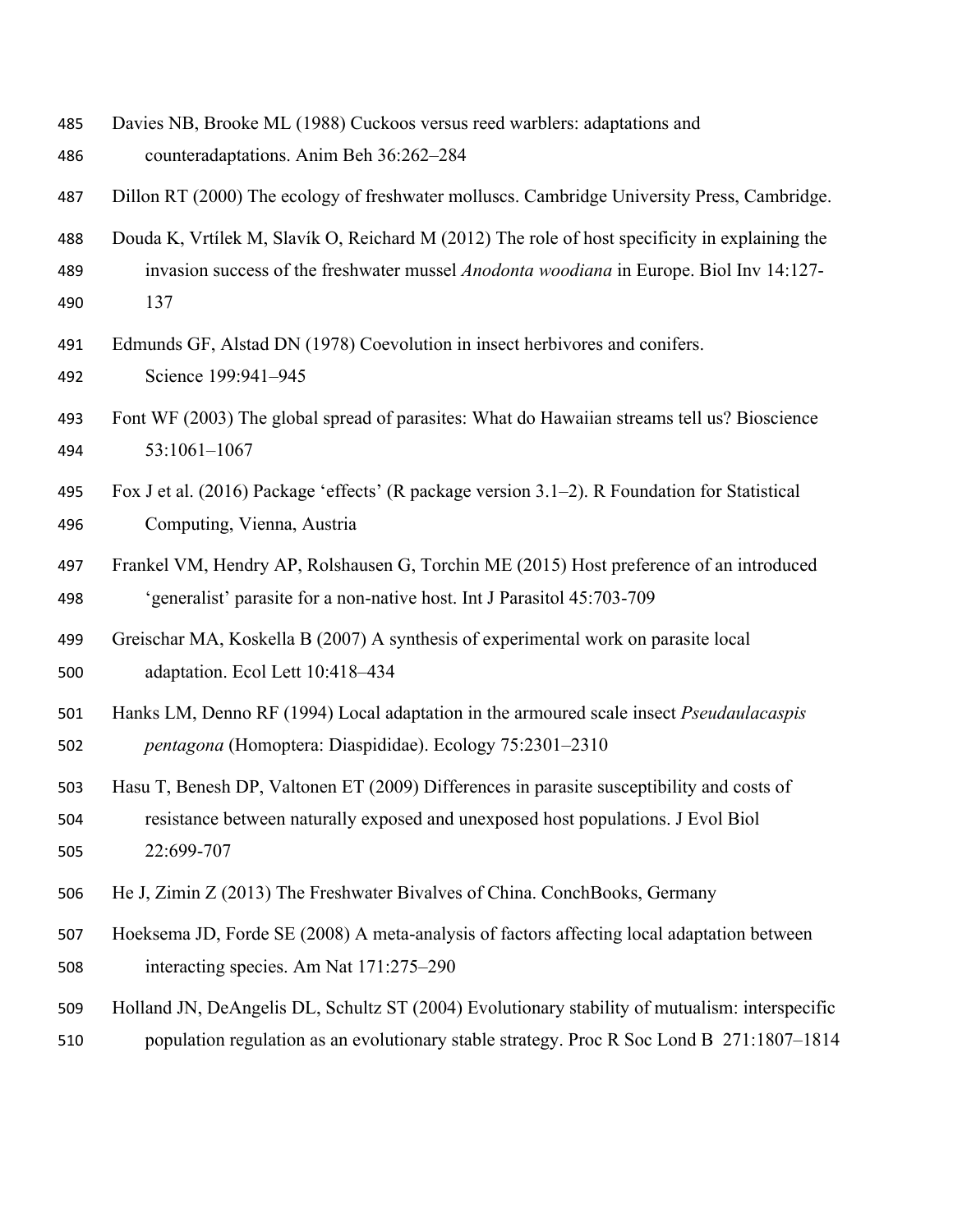- Honza M, Procházka P, Stokke BG, Mosknes A, Røskaft E, Čapek M, Mrlík V (2004) Are
- blackcaps current winners in the evolutionary struggle against the common cuckoo? J Ethol 22:175–180
- Ieno EN, Zuur AF (2015) Data Exploration and Visualisation with R. Highland Statistics Ltd, Newburgh, UK
- Joshi A, Thompson JN (1995) Trade-offs and the evolution of host specialization. Evol Ecol 9:82-92
- Kaltz O, Shykoff JA (1998) Local adaptation in host-parasite systems. Heredity 81:361-370

Kawamura K, Ueda T, Arai R, Nagata Y, Saitoh K, Ohtaka H, Kanoh Y (2001) Genetic

introgression by the rose bitterling, *Rhodeus ocellatus ocellatus*, into the Japanese rose

bitterling, *R. o. kurumeus* (Teleostei: Cyprinidae). Zool Sci 18:1027-1039

- Kawecki TJ, Ebert D (2004) Conceptual issues in local adaptation. Ecol Lett 7:1225-1241
- Kelehear C, Saltonstall K, Torchin MM (2015) An introduced parasite (*Raillietiella frenata*) infects native cane toads (*Rhinella marina*) in Panama. Parasitol 142:675-679
- Kitamura J (2005) Factors affecting seasonal mortality of rosy bitterling (*Rhodeus ocellatus kurumeus*) embryos on the gills of their host mussel. Popul Ecol 47:41–51
- Krasnov BR, Poulin R, Mouillot D (2011) Scale-dependence of phylogenetic signal in ecological traits of ectoparasites. Ecography 34:114–122
- Kuehn MJ (2009) Persistence versus decline of host defences against brood parasitism: a model
- system for studies of relaxed selection and phenotypic plasticity? Ph.D. thesis, University of California, Santa Barbara
- Laine AL (2009) Role of coevolution in generating biological diversity: spatially divergent selection trajectories. J Exp Bot 60:2957–2970
- Lajeunesse MJ, Forbes MR (2002) Host range and local parasite adaptation. Proc R Soc Lond B 269:703–710
- Liu H, Zhu Y, Smith C, Reichard M (2006) Evidence of host specificity and congruence between phylogenies of bitterlings and freshwater mussels. Zool Stud 45:428-434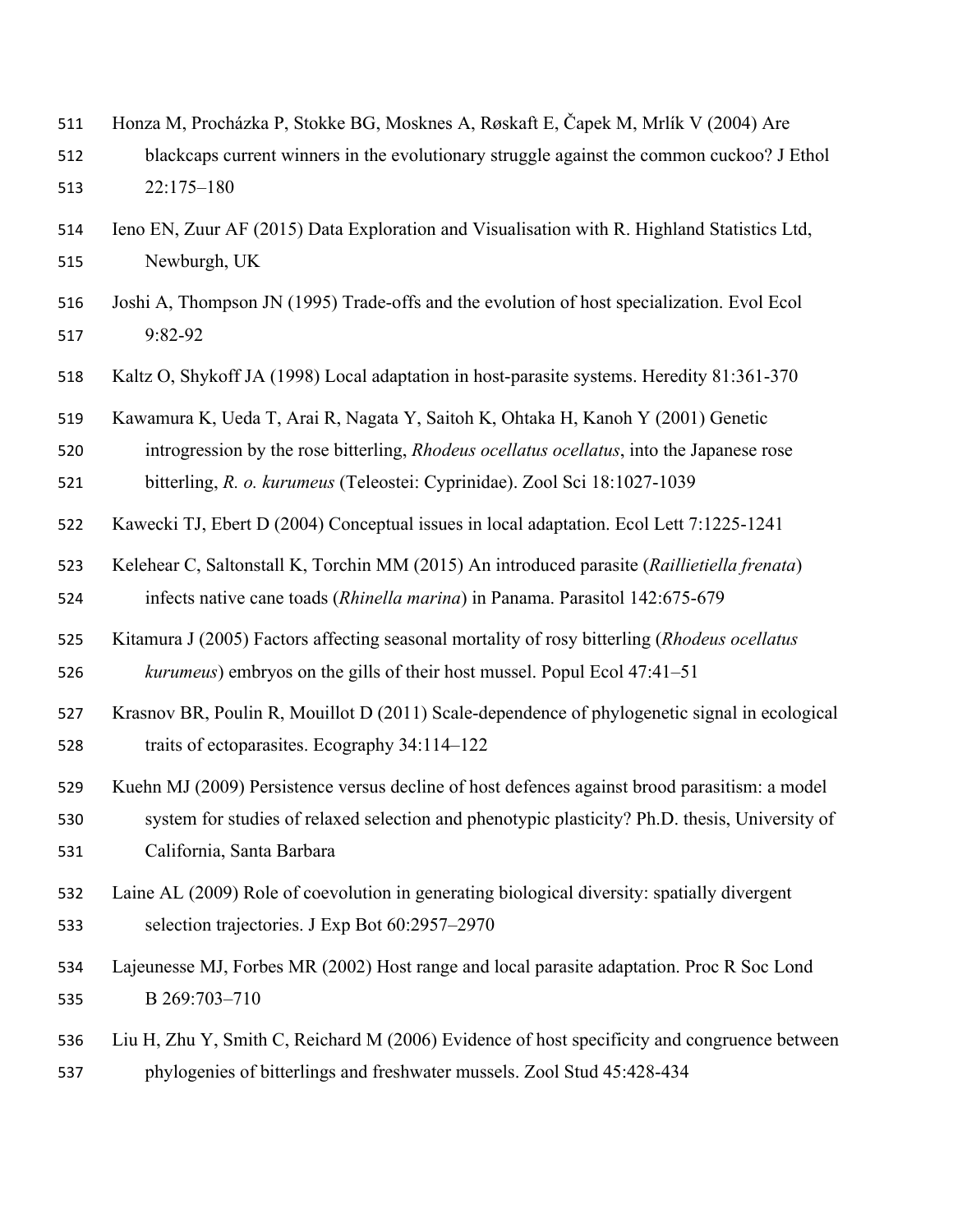- Lively CM, Jokela J (1996) Clinal variation for local adaptation in a host-parasite interaction. Proc R Soc Lond B 263 891–897
- Medina I, Langmore NE (2016) The evolution of host specialisation in avian brood parasites.

Ecol Lett 19:1110-1118

- Mills SC, Reynolds JD (2002) Mussel ventilation rates as a proximate cue for host selection by bitterling, *Rhodeus sericeus*. Oecologia 131:473-478
- Moret Y, Schmid-Hempel P (2000) Survival for immunity: the price of immune system activation for bumblebee workers. Science 290:1166–1168
- 546 Nakagawa S, Schielzeth H (2013) A general and simple method for obtaining  $R^2$  from generalized linear mixed-effects models. Meth Ecol Evol 4:133-142
- Pateman-Jones C, Rasotto MB, Reichard M, Liao C, Liu HZ, Zięba G, Smith C (2011) Variation in male reproductive traits among three bitterling fishes (*Acheilognathinae: Cyprinidae*) in relation to the mating system. Biol J Linn Soc 103:622-632
- Phillips A, Reichard M, Smith C (2017) Sex differences in the oviposition-site decisions of a fish. Anim Behav, accepted.
- R Development Core Team (2014) R: A Language and Environment for Statistical Computing. R Foundation for Statistical Computing, Vienna
- Reichard M, Bryja J, Polačik M, Smith C (2011) No evidence for host specialization or host-race formation in the European bitterling (*Rhodeus amarus*), a fish that parasitizes freshwater mussels. Mol Ecol 20:3631-3643
- Reichard M, Douda K, Przybyłski M, Popa OP, Karbanová E, Matasová K et al. (2015) Population-specific responses to an invasive species. Proc R Soc Lond B 282:20151063
- Reichard M, Jurajda P, Smith C (2004b) Male-male interference competition decreases spawning rate in the European bitterling (*Rhodeus sericeus*). Behav Ecol Sociobiol 56:34-41
- Reichard M, Liu H, Smith C (2007a) The co-evolutionary relationship between bitterling fishes
- and freshwater mussels: insights from interspecific comparisons. Evol Ecol Res 9:1–21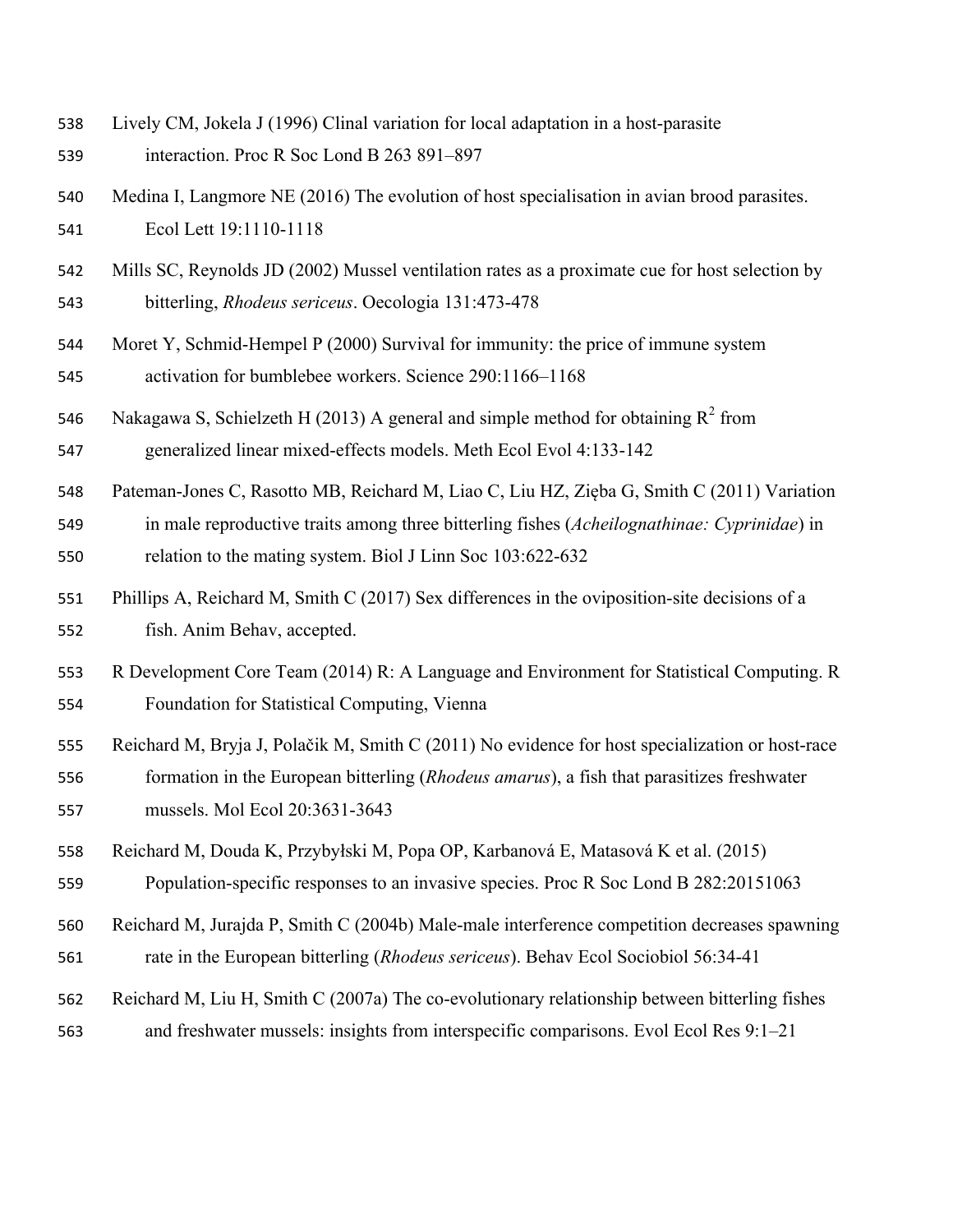- Reichard M, Ondračková M, Przybylski M, Liu HZ, Smith C (2006) The costs and benefits in an unusual symbiosis: experimental evidence that bitterling fish (*Rhodeus sericeus*) are parasites of unionid mussels in Europe. J Evol Biol 19:788–796 Reichard M, Polačik M, Tarkan AS, Spence R, Gaygusuz Ö, Ercan E, Ondračková M, Smith C (2010) The bitterling–mussel coevolutionary relationship in areas of recent and ancient sympatry. Evolution 64:3047–3056 Reichard M, Przybylski M, Kaniewska P, Liu H, Smith C (2007b) A possible evolutionary lag in the relationship between freshwater mussels and European bitterling. J Fish Biol 70:709-725 Reichard M, Smith C, Jordan WC (2004a) Genetic evidence reveals density-dependent mediated success of alternative mating tactics in the European bitterling (*Rhodeus sericeus*). Mol Ecol 13:1569–1578 Reichard M, Vrtílek M, Douda K, Smith C (2012) An invasive species reverses the roles in a host-parasite relationship between fish and unionid mussels. Biol Lett 8:601-604 Rigby M, Moret Y (2000) Life-history trade-offs with immune defenses. In: Poulin R, Morand S, Skorping A. (eds) Evolutionary biology of host-parasite relationships: theory meets reality. Elsevier, Amsterdam, pp 129-142 Rothstein SI, Robinson SK (1998) Parasitic Birds and their Hosts. Studies in Coevolution. Oxford University Press, Oxford. Schmid-Hempel P (2003) Variation in immune defence as a question of evolutionary ecology. Proc R Soc Lond B 270:357–366 Smith C (2017) Bayesian inference supports the host selection hypothesis in explaining adaptive
- host specificity by European bitterling. Oecologia 183:379-389.
- Smith C, Reichard M (2013) A sperm competition model for the European bitterling (*Rhodeus amarus*). Behaviour 150:1709–1730
- Smith C, Reichard M, Jurajda P (2003) Assessment of sperm competition by European bitterling, *Rhodeus sericeus*. Behav Ecol Sociobiol 53:206-213
- Smith C, Reichard M, Jurajda P et al (2004) The reproductive ecology of the European bitterling
- (*Rhodeus sericeus*). J Zool Lond 262:107–124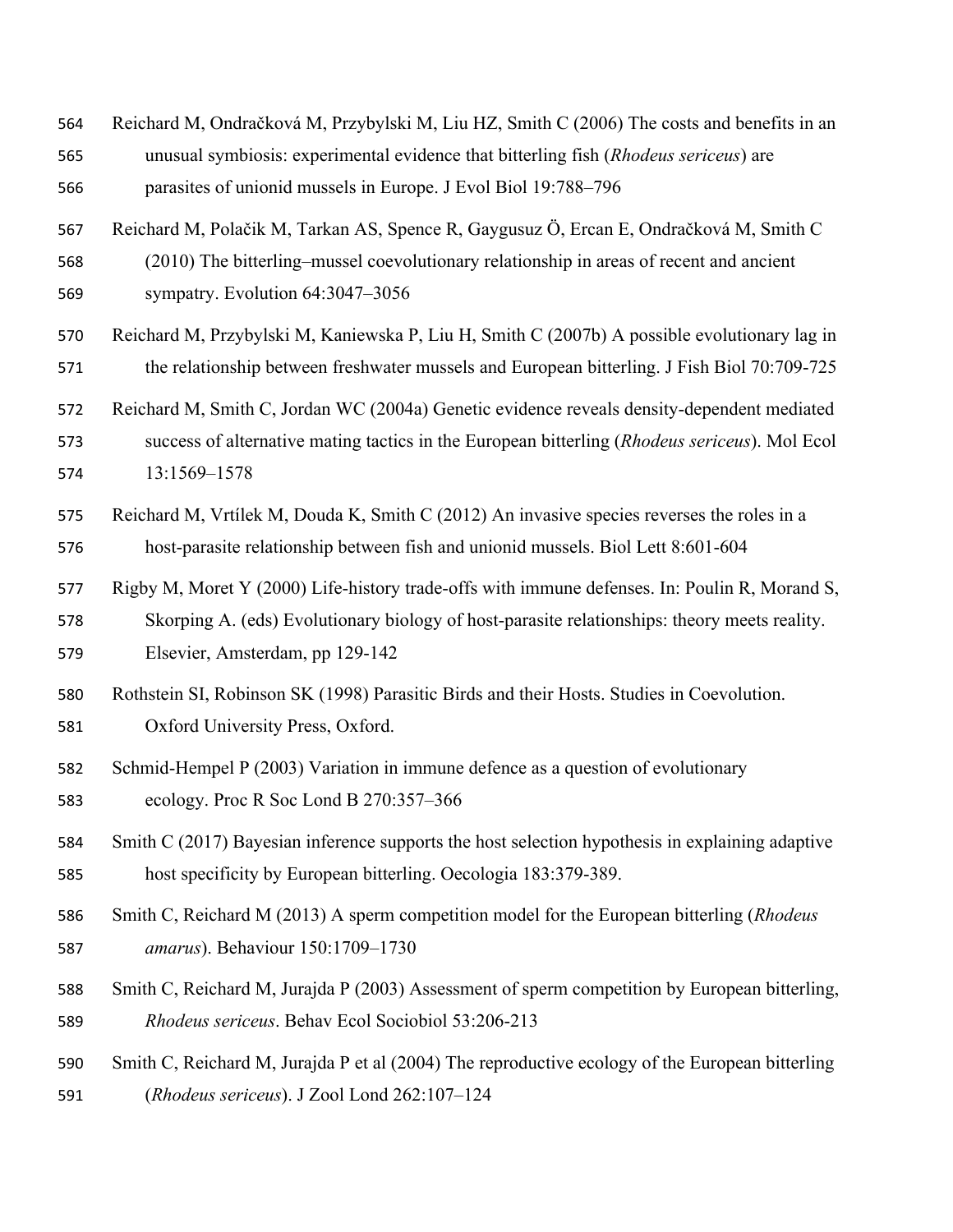- Smith C, Rippon K, Douglas A, Jurajda P (2001) A proximate cue for oviposition site choice in the bitterling (*Rhodeus sericeus*). Freshw Biol 46:903–911
- Sorenson MD, Sefc KM, Payne RB (2003) Speciation by host switch in brood parasitic indigobirds. Nature 424:928-931
- Spence R, Smith C (2013) Rose bitterling (*Rhodeus ocellatus*) embryos parasitise freshwater mussels by competing for nutrients and oxygen. Acta Zool 94:113–118
- Thompson JN (1994) The Coevolutionary Process. University of Chicago Press, Chicago
- Thompson JN (1999) The raw material for coevolution. Oikos 84:5-16
- Thompson JN (2013) Relentless evolution. University of Chicago Press, Chicago
- Vasil'eva ED, Mamilov NS, Magda IN (2015) New species of Cypriniform fishes
- (Cypriniformes) in the fauna of the Balkhash-Ili basin, Kazhakhstan. J Ichthyol 55:447-453
- Voutilainen A, Valdez H, Karvonen A, Kortet R, Kuukka H, Peuhkuri N, Piironen J, Taskinen J (2009) Infectivity of trematode eye flukes in farmed salmonid fish—effects of parasite and host origins. Aquaculture 293:108-112.
- Watters GT (1997) A synthesis and review of the expanding range of the Asian freshwater mussel *Anodonta woodiana* (Lea, 1834) (Bivalvia, Unionidae). Veliger 40:152-156
- Welcomme RL (1988) International introductions of inland aquatic species. FAO Fish Tech Pap 294:318
- Woolhouse ME, Webster JP, Domingo E, Charlesworth B, Levin BR (2002) Biological and
- biomedical applications of the co-evolution of pathogens and their hosts. Nat Genet 32:569-
- 577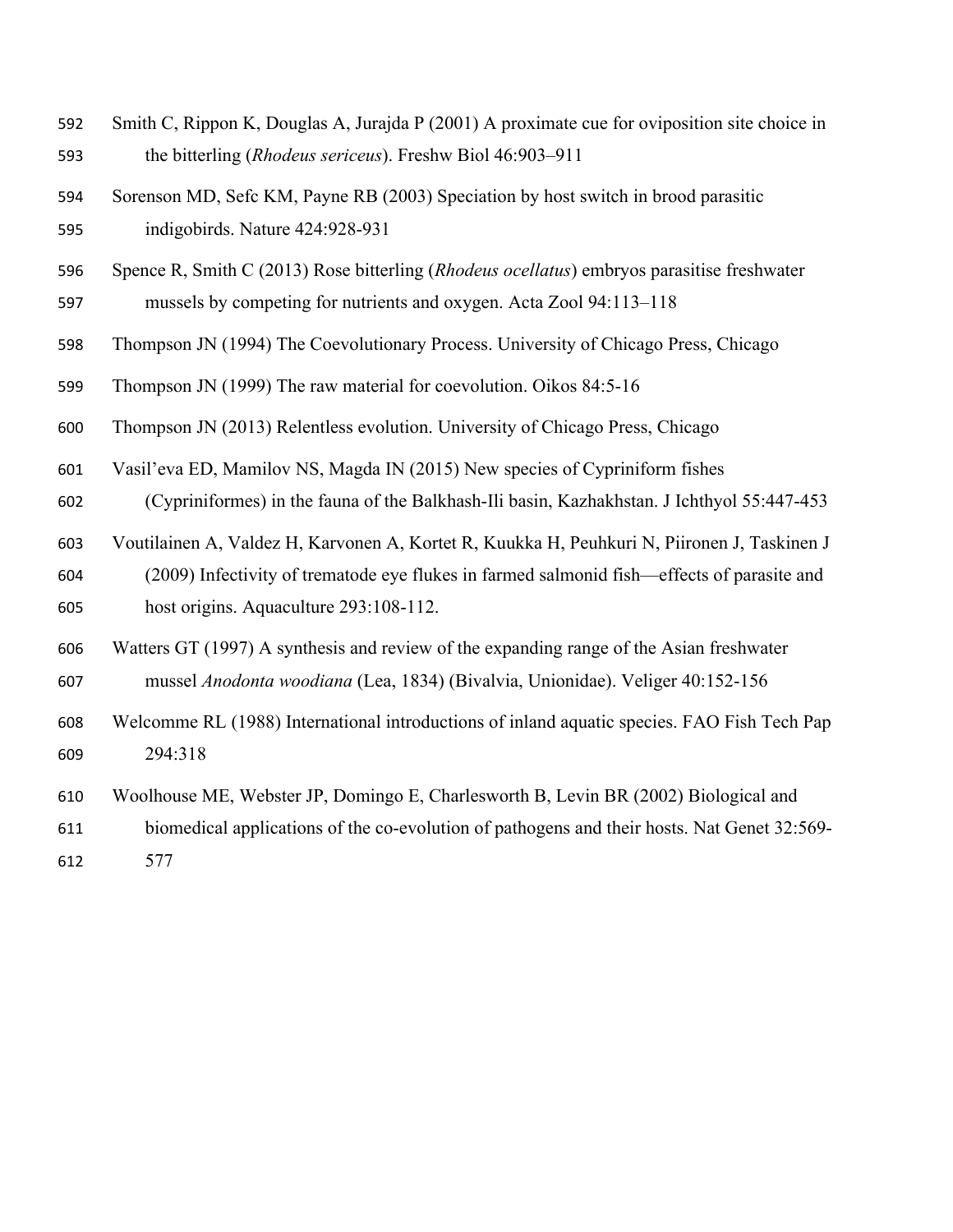#### **Figure Captions**

 **Figure 1** An illustration of experimental populations with regard to their reciprocal coexistence at a meta-level (sympatry/allopatry) and local coexistence (locally coexisting/ecologically naïve). Each experimental pair of *Rhodeus ocellatus* was tested against four contrasting pairs of host mussels, with all four trials completed over 1-3 days. The trials represented contrasts between (1) *Anodonta woodiana* from two populations; and (2) *Unio douglasiae* from two populations, each contrasting geographically sympatric and allopatric hosts; (3) *A. woodiana* and *U. douglasiae* from Lake Bao'an, contrasting host species that both locally coexisted with *R. ocellatus*; and (4) *A. woodiana* and *U. douglasiae* from Lake Qinglan, contrasting host species that were both ecologically naïve to *R. ocellatus*. Note that since two *R. ocellatus* populations were used overall, each contrast had additional predictions that are articulated in Table 1.

 **Figure 2** Mean rate of oviposition of female *R. ocellatus* with respect to (a) sympatry/allopatry between *R. ocellatus* (parasite) and host mussel populations, (b) local coexistence between *R. ocellatus* (parasite) and host mussel populations, (c) host mussel species regardless their sympatry or local coexistence with *R. ocellatus*. Values represent mean and 95% confidence intervals from model estimates (Table 2a), produced in the R package *effects*. An asterisk 630 indicates  $P < 0.05$ .

 **Figure 3** Mean rate of *R. ocellatus* egg ejection by host mussels with respect to (a) sympatry/allopatry between *R. ocellatus* (parasite) and host mussel populations; (b) local coexistence between *R. ocellatus* (parasite) and host mussel populations; (c) host mussel species regardless their sympatry or local coexistence with *R. ocellatus*. Values represent mean and 95%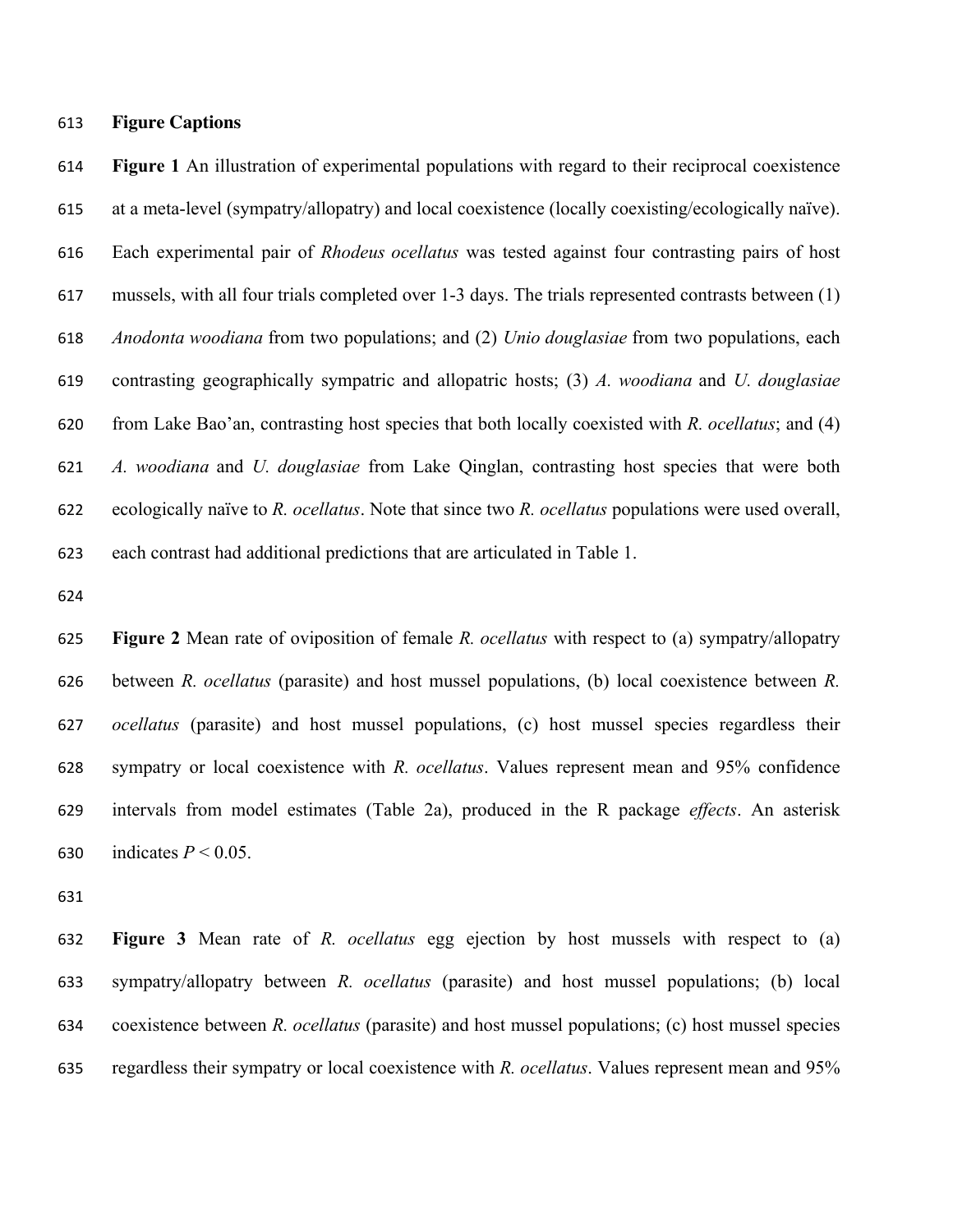- 636 confidence intervals from model estimates (Table 2b), produced in the R package *effects*. An
- 637 asterisk indicate  $P < 0.05$ , asterisk in parentheses indicates  $P = < 0.10$ .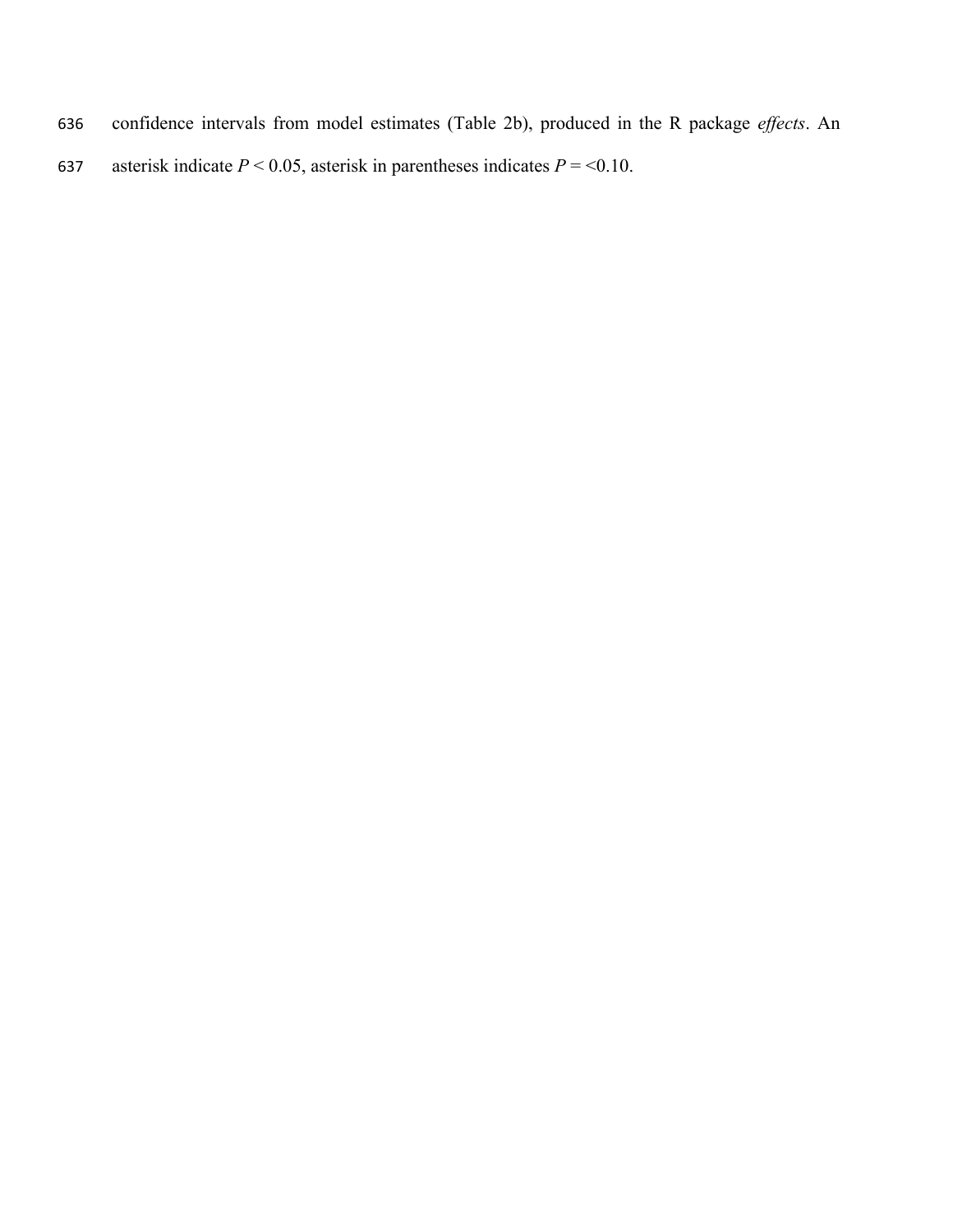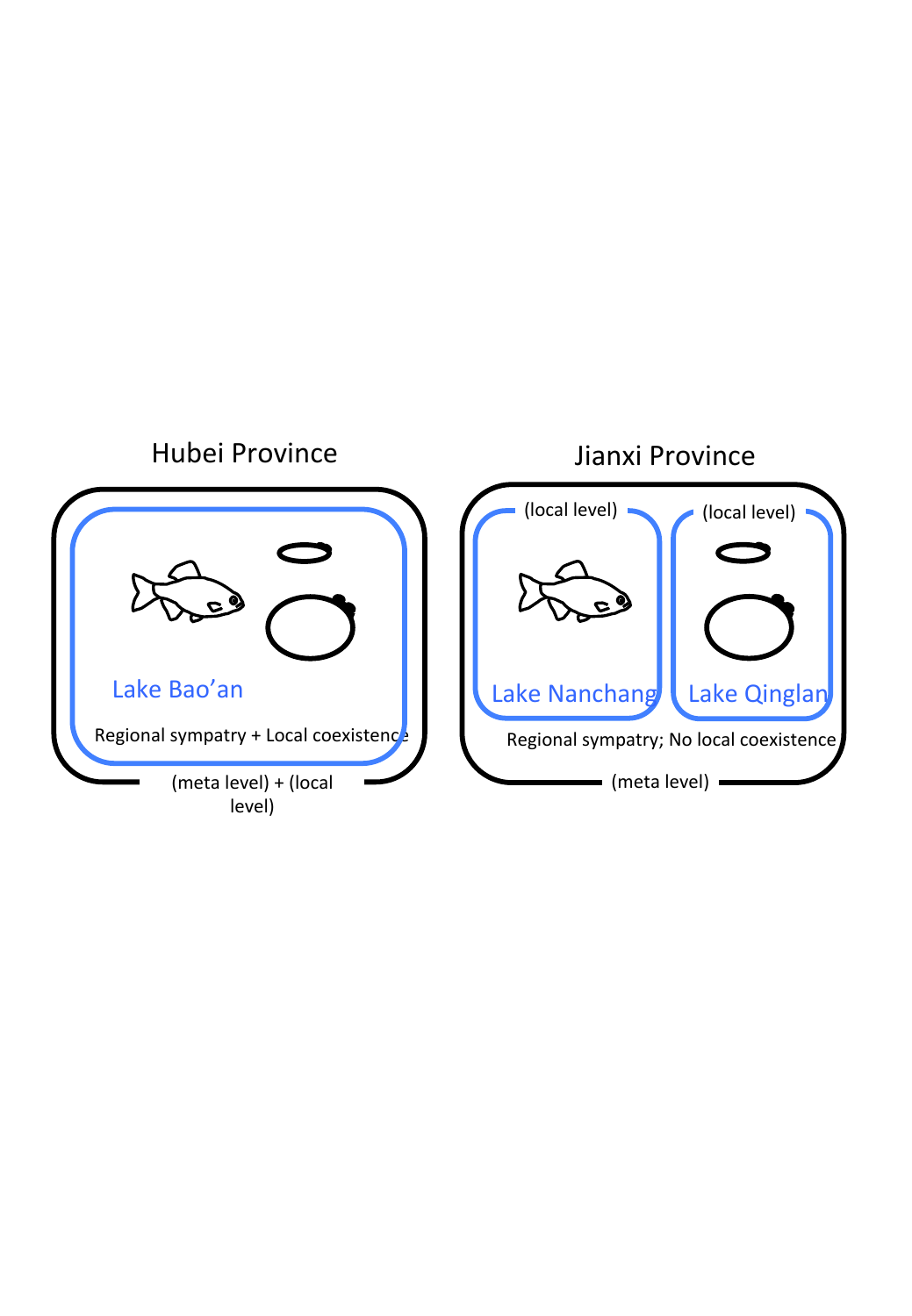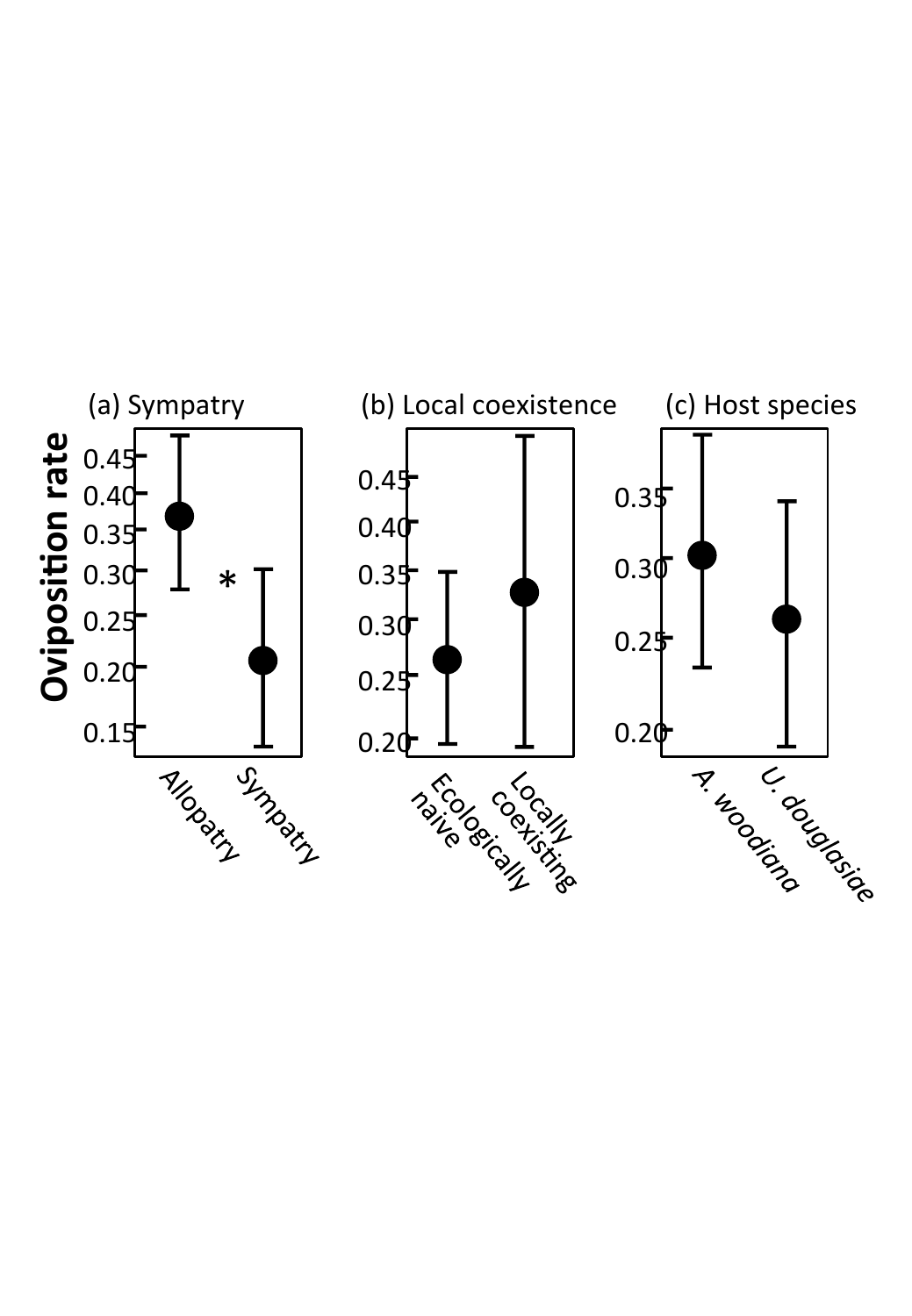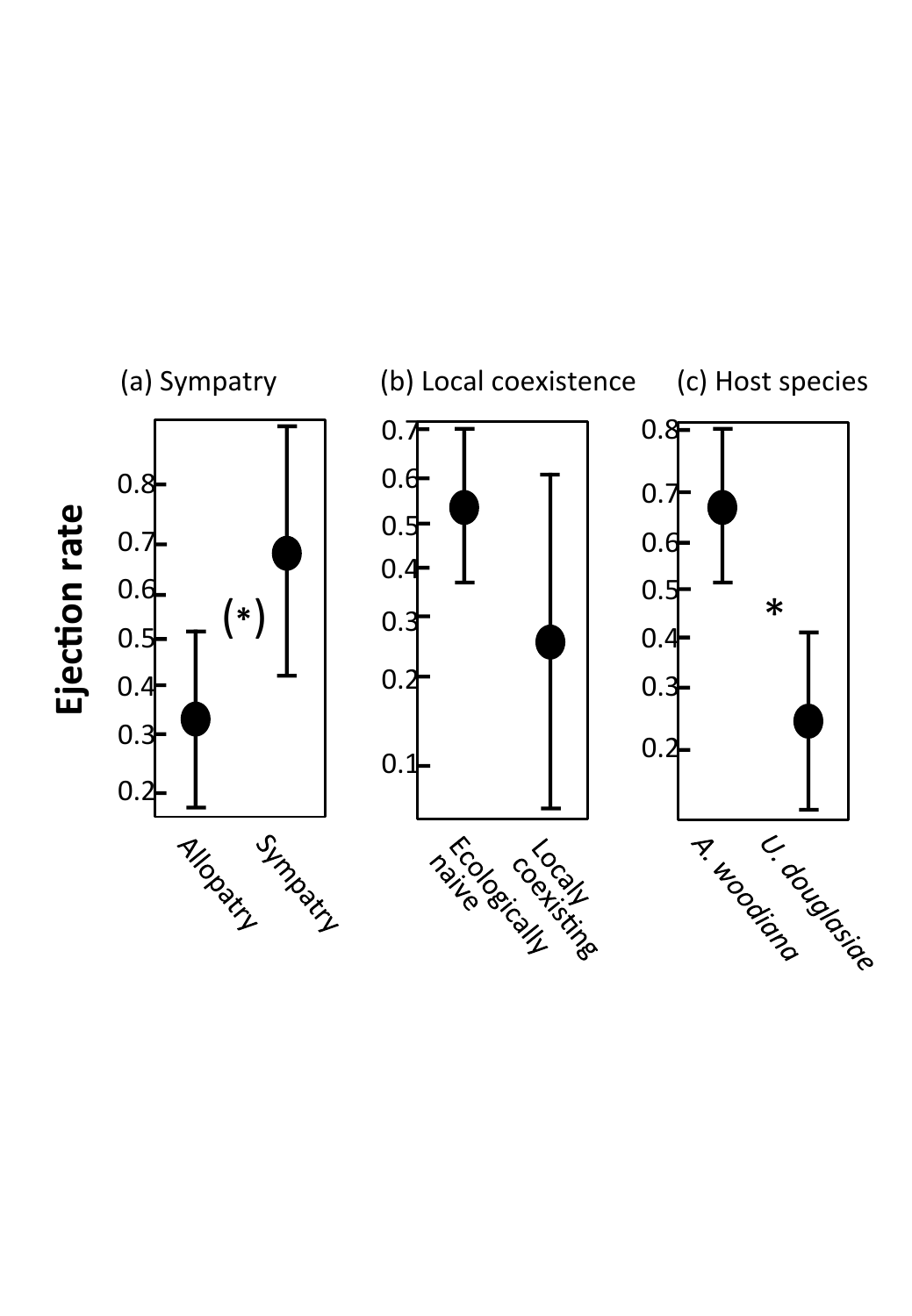**Table 1.** Experimental design showing the predicted responses of parasitic *R. ocellatus* and host mussels for scenarios when parasite specialisation (tested using parasite oviposition preference) or host resistance (tested using host egg ejection) dominate the current coevolutionary state. Support for each contrast is indicated by an asterisk (at  $P < 0.05$ ) or asterisk in brackets (at  $P = < 0.10$ ).

|                      |                      |                 | Predictions                |                           |         |  |
|----------------------|----------------------|-----------------|----------------------------|---------------------------|---------|--|
| Response<br>variable | Covariate            | Covariate level | Parasite<br>specialisation | Host resistance           | Support |  |
| Parasite             |                      | Sympatric       | V                          | $\boldsymbol{\mathsf{x}}$ | $\ast$  |  |
| oviposition          | Sympatry             | Allopatric      | X                          |                           |         |  |
| Parasite             | Local<br>coexistence | Coexisting      | V                          | X                         |         |  |
| oviposition          |                      | Not coexisting  | X                          |                           |         |  |
| Host egg             | Sympatry             | Sympatric       | X                          | V                         | $\ast$  |  |
| ejection             |                      | Allopatric      | V                          | X                         |         |  |
| Host egg             | Local<br>coexistence | Coexisting      | X                          | V                         |         |  |
| ejection             |                      | Not coexisting  |                            | X                         |         |  |

 $\checkmark$  – preference for this host supports the prediction

 $X$  – preference for this host contradicts the prediction